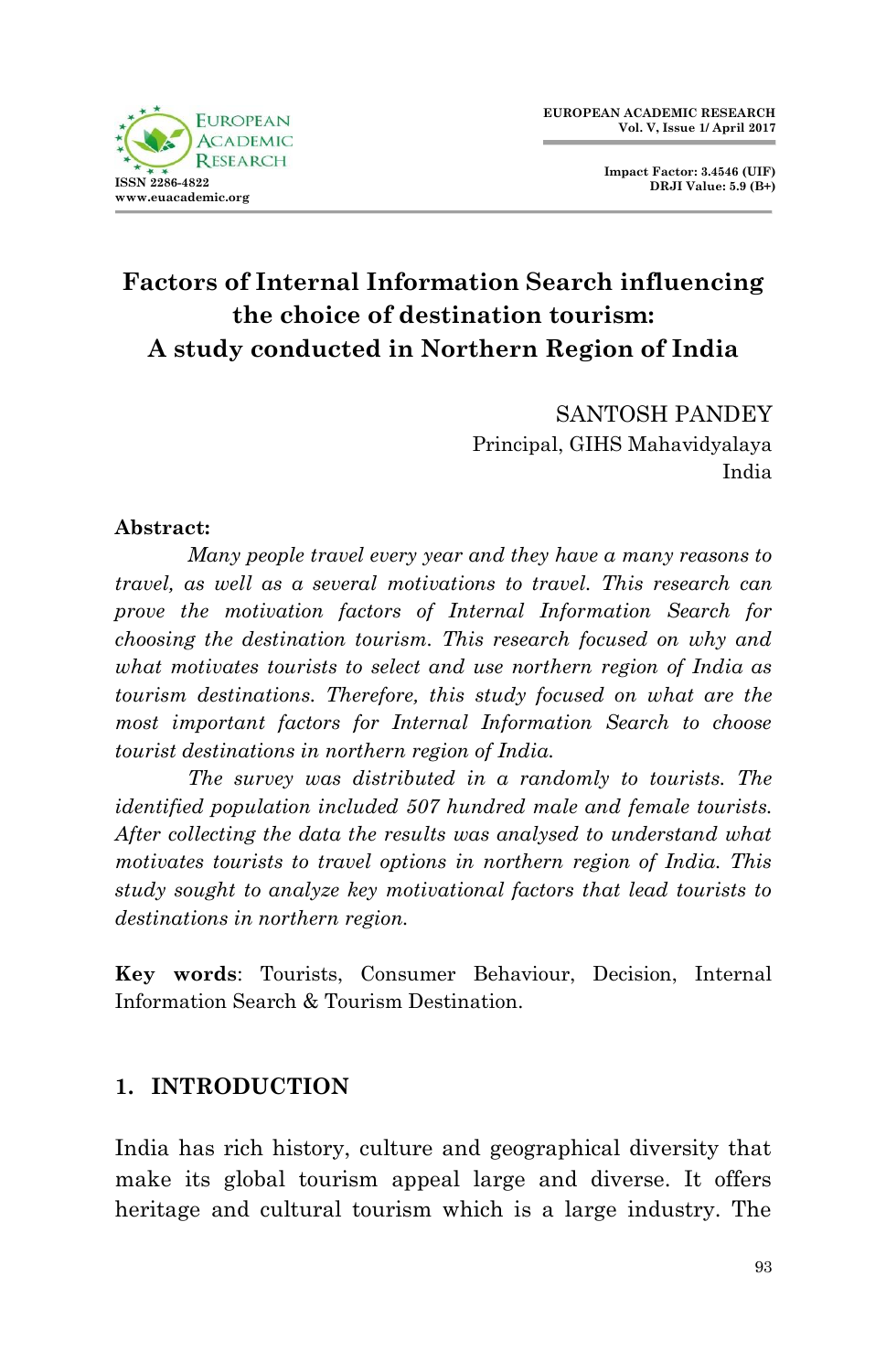World Travel and Tourism Council calculated that tourism generated \$131 billion or 6.4% of the nation's GDP in 2014. It was accountable for 41.3 million jobs, 7.9% of its total employment. The GDP of the tourism sector has expanded 23.9% between 1990 and 2016. The sector is foretold to grow at an average annual rate of 8.7% in the next decade. In a 2015 forecast the World Travel and Tourism Council predicted the annual growth to be 9.8% between 2015 and 2021. It gives India the fifth rank among the countries with the fastest growing tourism industry.

Increase in the number of tourists is encouraging from the economic point of view. Even it is a heartening factor for local population who are benefited by the spending of the tourists. Inflow of tourists can also be seen from the table given below that provides month wise foreign tourists arrival data.

| Month     |         | Foreign Tourist Arrivals (FTAs) in India, 2013-2016 (till June) |         |                       |           |  |  |  |
|-----------|---------|-----------------------------------------------------------------|---------|-----------------------|-----------|--|--|--|
|           | 2013    | 2014                                                            | 2016(P) | Percentage (%) Change |           |  |  |  |
|           |         |                                                                 |         | 2012/2011             | 2013/2012 |  |  |  |
| January   | 622713  | 681002                                                          | 698995  | 9.4                   | 2.6       |  |  |  |
| February  | 627719  | 681193                                                          | 688312  | 8.4                   | 1.0       |  |  |  |
| March     | 535613  | 606456                                                          | 640092  | 13.2                  | 5.5       |  |  |  |
| April     | 446511  | 447581                                                          | 452207  | $0.2\,$               | 1.0       |  |  |  |
| May       | 383439  | 374476                                                          | 383752  | $-2.3$                | 2.5       |  |  |  |
| June      | 405464  | 433390                                                          | 444294  | 6.9                   | 2.5       |  |  |  |
| July      | 475544  | 485808                                                          |         | 2.2                   |           |  |  |  |
| August    | 438490  | 445632                                                          |         | 4.0                   |           |  |  |  |
| September | 417478  | 411562                                                          |         | $-1.4$                |           |  |  |  |
| October   | 559641  | 556488                                                          |         | $-0.6$                |           |  |  |  |
| November  | 669767  | 701185                                                          |         | 4.7                   |           |  |  |  |
| December  | 736843  | 752972                                                          |         | 2.2                   |           |  |  |  |
| Total     | 6309222 | 6577754                                                         | 3305652 | 4.3                   |           |  |  |  |
| Sub Total | 3021459 | 3224098                                                         | 3307652 | 6.7@                  | $2.6*$    |  |  |  |

**Table: 1- Month-wise Foreign tourist arrivals (FTAs) in India, 2013- 2016 (till June)**

P-Provisional, and @ Growth rate over Jan-June 2013 and 2014 respectively.

Source 1 : Bureau of immigration, Govt. of India, for 2014-2015.

2 : Ministry of tourism, Govt. of India, for 2016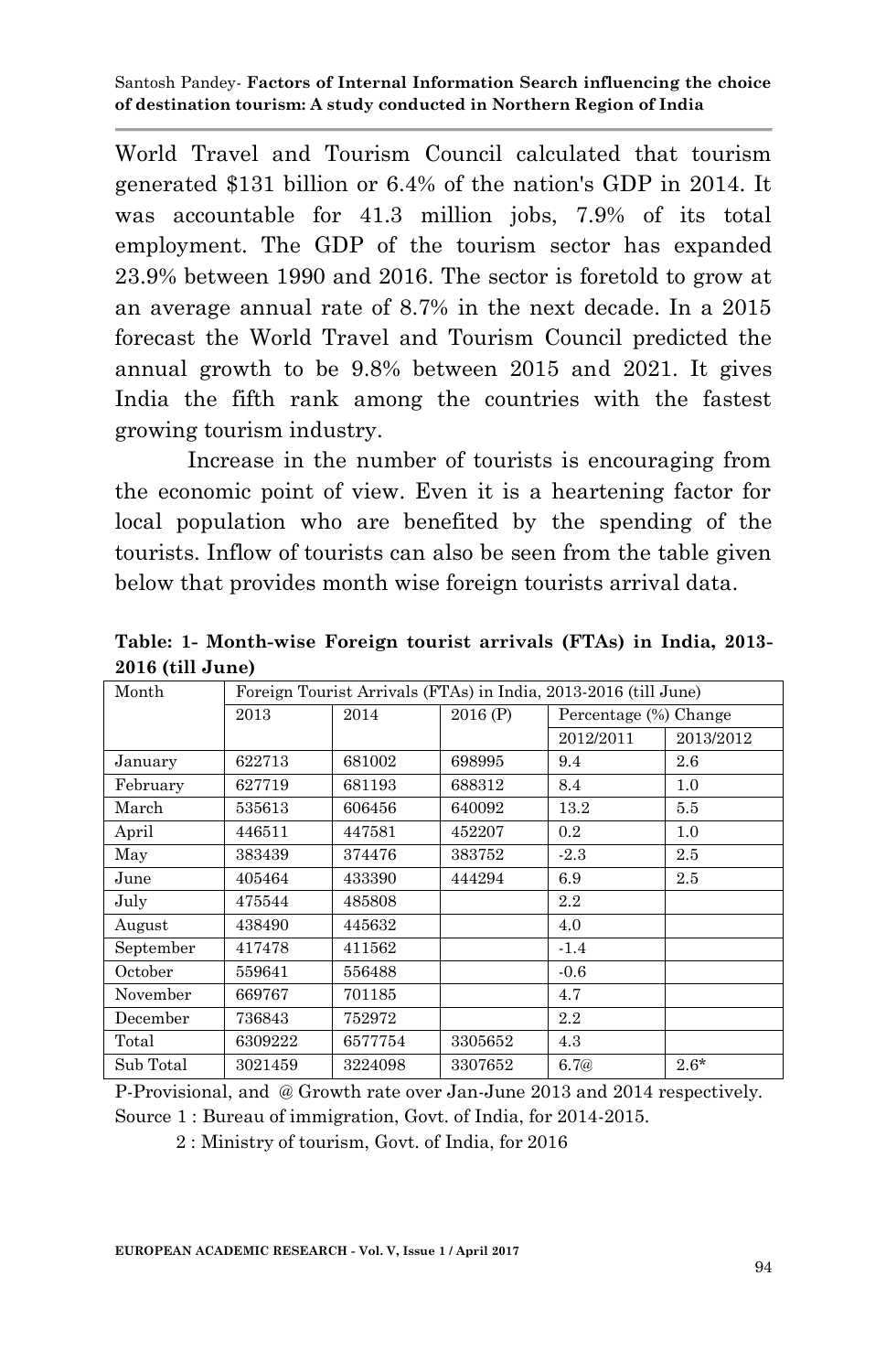It is seen from the above table that trend of foreign tourists arrival is higher from October till March. There may be a major reason behind this scenario of pleasant weather as compared to hot and rainy months of April till September respectively and there may be another reason behind their arrival that is festival season in India.

# **1.1. Decision Making Process**

Decision making (decision from Latin decidere "to decide, determine," literally "to cut off," from de- "off" and caedere "to cut") can be regarded as the mental processes (cognitive process) resulting in the selection of a course of action among several alternative scenarios. Every decision making process produces a final choice. The output can be an action or an opinion of choice.

# **1.2. Information Overload**

Information overload is a gap between the volume of information and the tools we need to assimilate it. It is proven in some studies that the more information overloads the worst the quality of decisions made. There are 5 factors concerning information overload 1. Personal Information Factors: personal qualifications, experiences, attitudes etc.2. Information Characteristics: information quality, quantity and frequency etc.3. Tasks and Process: standardized procedures or methods 4. Organizational Design: organizations' cooperation, processing capacity and organization relationship 5. Information Technology: IT management, and general technology

# **1.3. Decision planning**

Making a decision without planning is fairly common, but does not often end well. Planning allows for decisions to be made comfortably and in a smart way. Planning makes decision making a lot simpler than it is. Decision will get four benefits out of planning: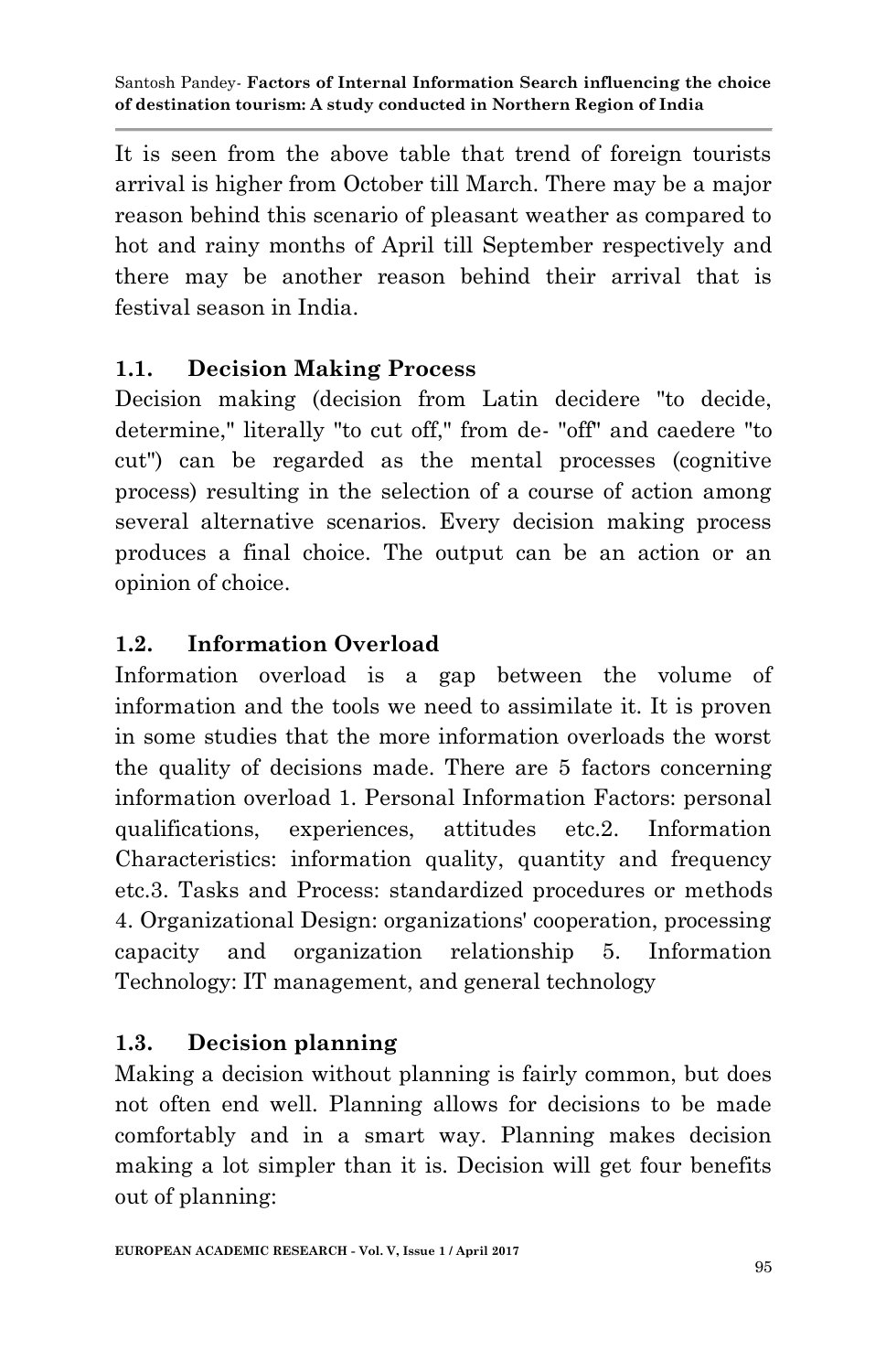1. Planning give chance to the establishment of independent goals. It is a conscious and directed series of choices.

2. Planning provides a standard of measurement. It is a measurement of whether you are going towards or further away from your goal.

3. Planning converts values to action. You think twice about the plan and decide what will help advance your plan best.

4. Planning allows for limited resources to be committed in an orderly way. Always govern the use of what is limited to you (Money, time, etc.).

# **1.4. Decision Making Steps**

1. Establishing community: creating and nurturing the relationships, norms, and procedures that will influence how problems are understood and communicated. This stage takes place prior to and during a moral dilemma

2. Perception: recognizing that a problem exists

3. Interpretation: identifying competing explanations for the problem, and evaluating the drivers behind those interpretations

4. Judgment: sifting through various possible actions or responses and determining which is more justifiable

5. Motivation: examining the competing commitments which may distract from a more moral course of action and then prioritizing and committing to moral values over other personal, institutional or social values

6. Action: following through with action that supports the more justified decision. Integrity is supported by the ability to overcome distractions and obstacles, developing implementing skills, and ego strength

7. Reflection in action

8. Reflection on action

Other decision making processes have also been proposed. One such process, proposed by Dr. Pam Brown of Singleton Hospital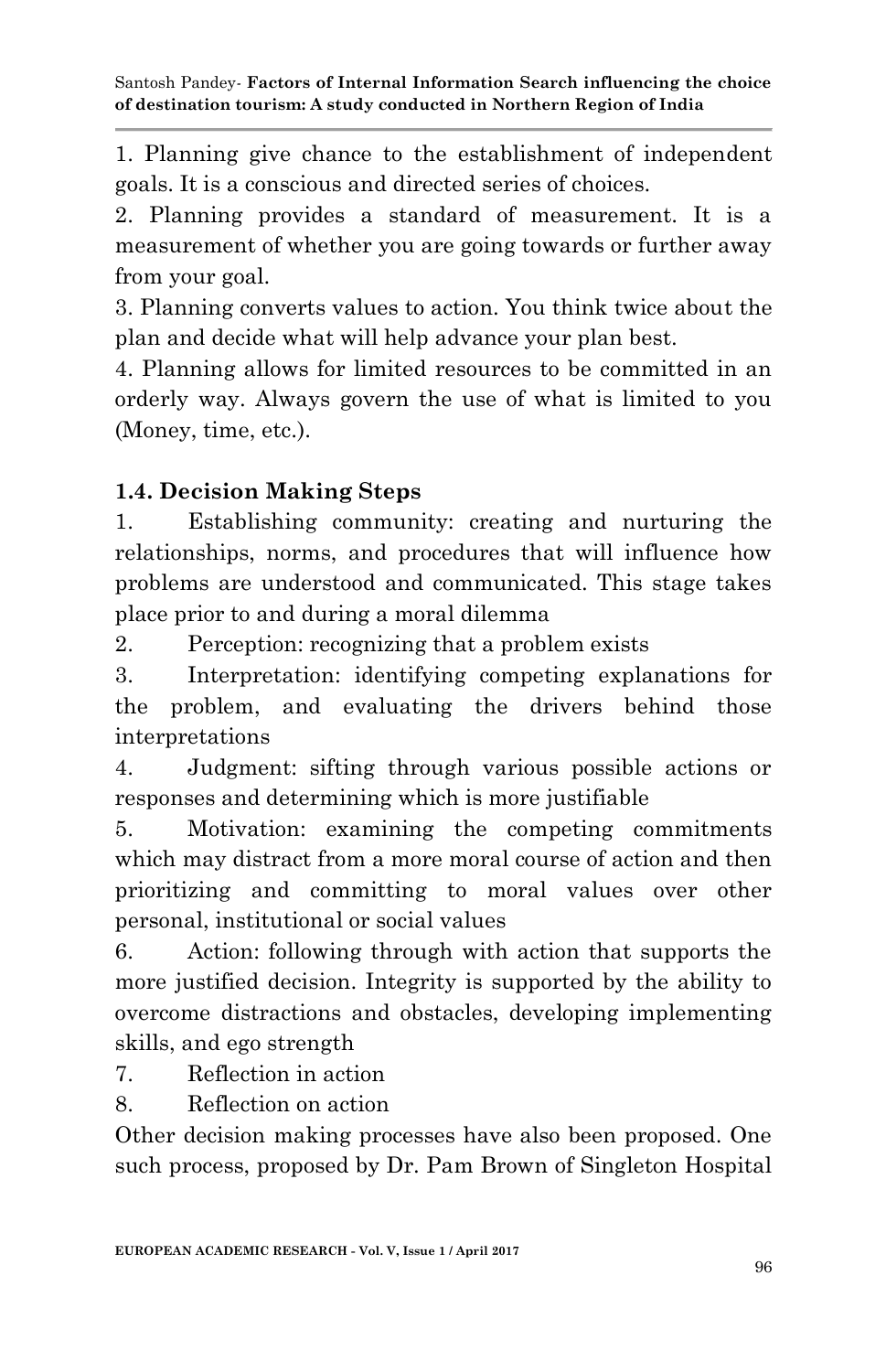in Swansea, Wales, breaks decision making down into seven steps:

- 1. Outline your goal and outcome.
- 2. Gather data.
- 3. Develop alternatives (i.e., brainstorming)
- 4. List pros and cons of each alternative.
- 5. Make the decision.
- 6. Immediately take action to implement it.
- 7. Learn from and reflect on the decision.

Decision making process in selection of Tourism Destination

# **1.5. Research Objectives and Hypotheses**

**Research Objective-1:** To find out the discrepancy gap between the perception of male tourists and female tourists visiting North India for the factors that influence Internal Information Search.

*Alternate Hypothesis (H1)-1: There is discrepancy gap between the perception of male tourists and female tourists visiting North India for the factors that influence Internal Information Search.*

*Null Hypothesis (H0)-1: There is no discrepancy gap between the perception of male tourists and female tourists visiting North India for the factors that influence Internal Information Search.*

**Research Objective-2:** To find out the association between the **Age** of the tourists visiting North India and the factors that influence Internal Information Search.

*Alternate Hypothesis (H1)-2: There is association between the Age of the tourists visiting North India and the factors that influence Internal Information Search*

*Null Hypothesis (H0)-2: There is no association between the Age of the tourists visiting North India and the factors that influence Internal Information Search.*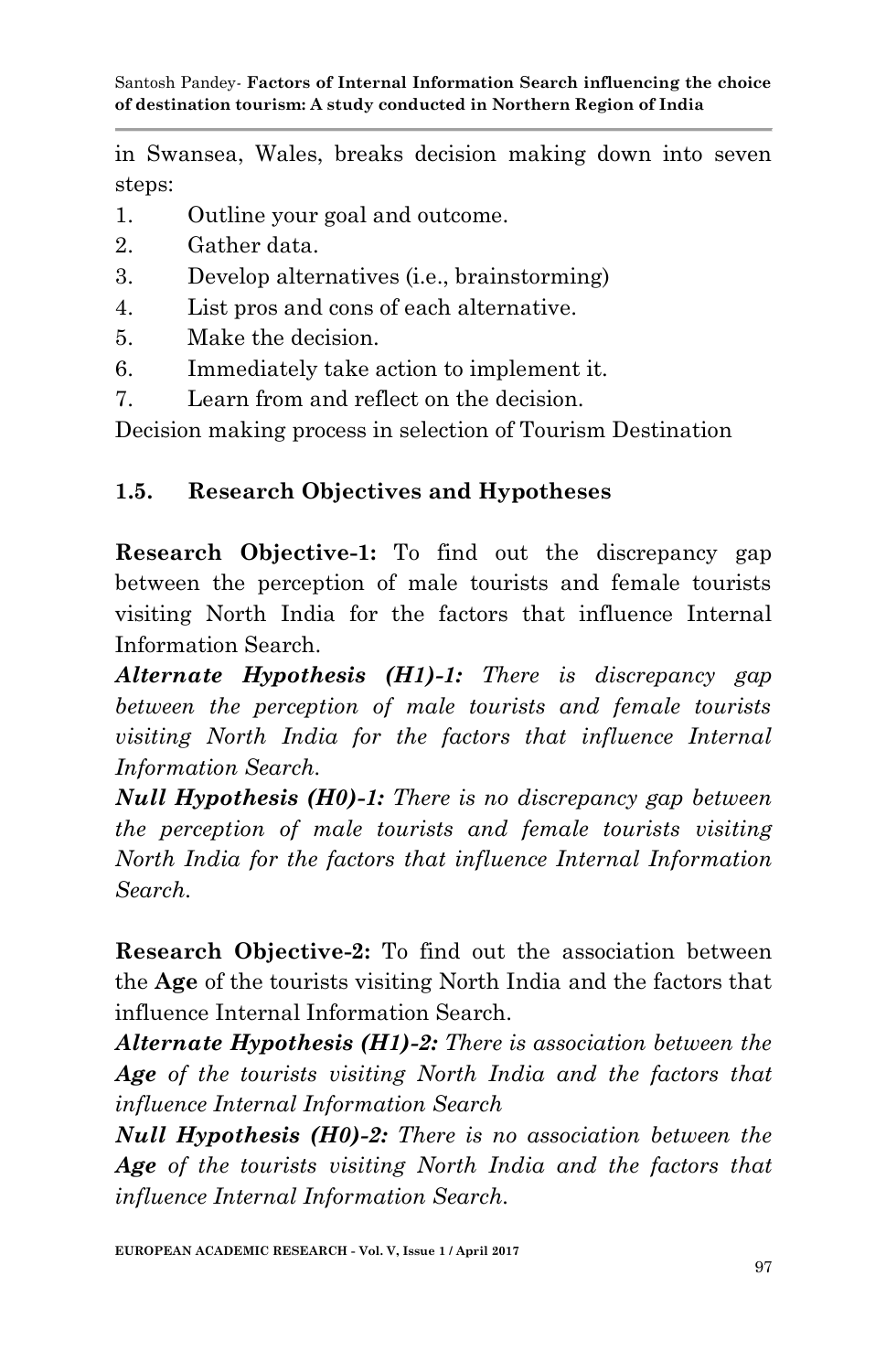# **2. LITERATURE REVIEW**

# **2.1. Bettman's Information Processing Model of Consumer decision Making Process of the Choice**

Bettman (1979) in his model describes the consumer as possessing a limited capacity for processing information. He implicate that the consumers rarely analyze the complex alternatives in decision making and apply very simple strategy.



**Figure:1**

Model: The Bettman Information-Processing Model of Consumer Choice (Source: Bettman. (1979). Pp. 402)

In this model there are seven major stages.

### **Stage No. 1: Processing capacity**

In this step the consumer has limited capacity for processing information, consumers are not interested in complex computations and extensive information processing. To deal with this problem, consumers are likely to select choice strategies that make product selection an easy process.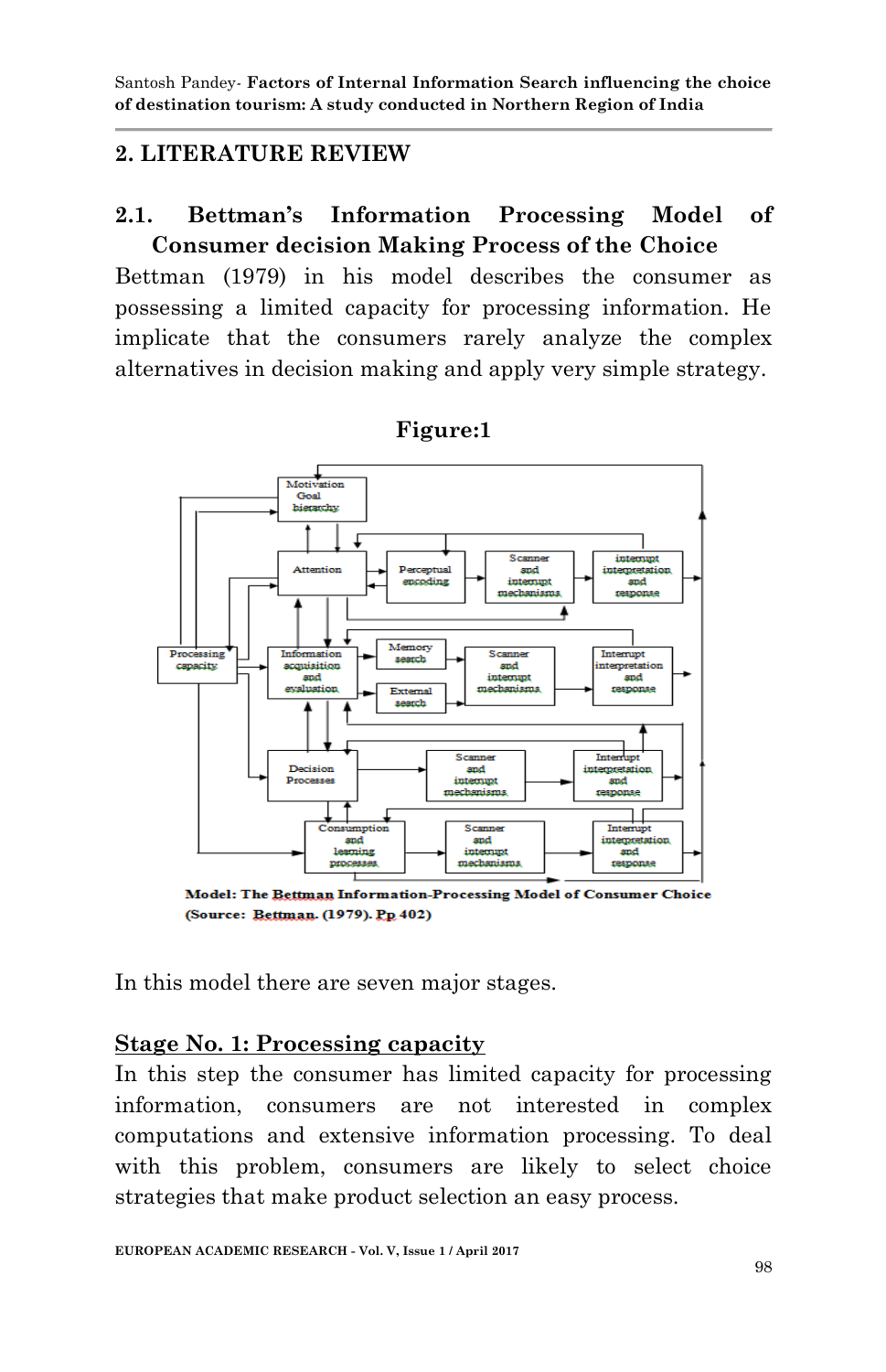### **Stage No. 2: Motivation**

Motivation is located in the center of Bettman model, which influence both the direction and the intensity of consumer choice for more information in deciding. Between the alternatives Motivation is provided with hierarchy of goals" mechanism that provides a series of different sub-goals to simplify the choice selection. This mechanism suggests that the consumers own experience in a specific area of market and he doesn"t need to go through the same hierarchy every time to arrive at a decision, which make this mechanism serves as an organizer for consumer efforts in making a choice. No concern was given on religious motives, and how religion may motivate the consumer in his decision. Most of the general theories of motivation such as Maslow"s hierarchy of needs (1970) emphasizes self-achievement, the need for power, and the need for affiliation.

# **Stage No. 3: Attention and perceptual encoding.**

The component of this step is quite related to the consumer's goal hierarchy. There are two types of attention; the first type is voluntary attention, which is a conscious allocation of processing capacity to current goals. The second is involuntary attention, which is automatic response to disruptive events (e.g., newly acquired complex information). Both different types of attention influence how individuals proceed in reaching goals and making choices. The perceptual encoding accounts for the different steps that the consumer needs to perceive the stimuli and whether he needs more information.

### **Stage No. 4: Information acquisition and evaluation**

If the consumer feels that the present information is inadequate, he will start to look for more information from external sources. Newly acquired information is evaluated and its suitability or usefulness is assessed. The consumer continues to acquire additional information until all relevant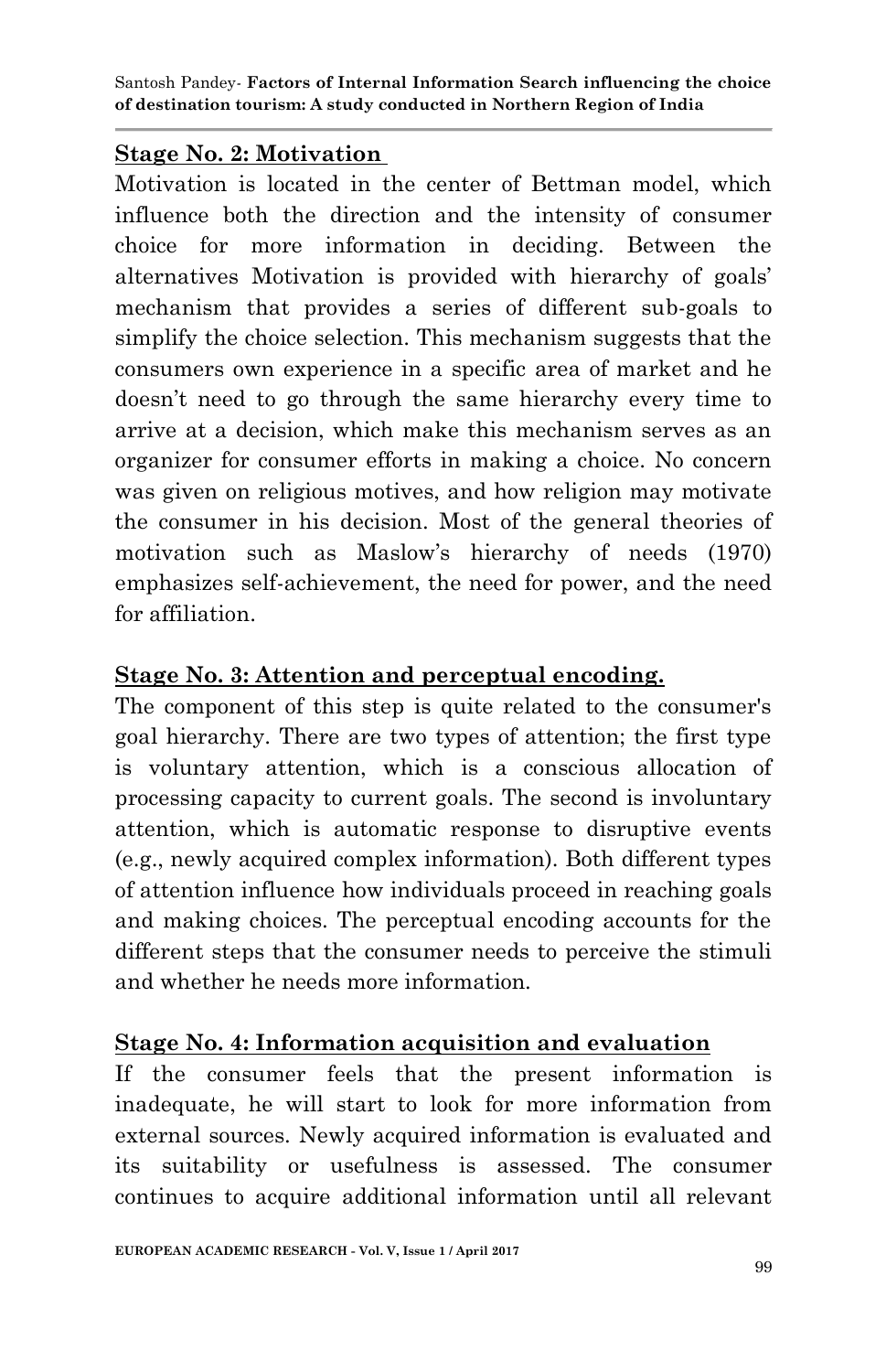information has been secured, or until he finds that acquiring additional information is more costly in terms of time and money.

### **Stage No. 5: Memory**

In this component the consumer keeps all the information he collects, and it will be the first place to search when he need to make a choice. If this information is not sufficient, no doubt he will start looking again for external sources.

### **Stage No. 6: Decision Process**

This step in Bettman's model indicates that different types of choices are normally made associated with other factors, which may occur during the decision process. Specifically, this component deals with the application of heuristics or rules of thumb, which are applied in the selection and evaluation of specific brand. These specific heuristics a consumer uses are influenced by both individual factors (e.g., personality differences) and situational factors (e.g., urgency of the decision); thus it is unlikely that the same decision by the same consumer will apply in different situation or other consumer in the same situation.

### **Stage No. 7: Consumption and Learning Process**

In this stage, the model discusses the future results after the purchase is done. The consumer in this step will gain experience after evaluating the alternative. This experience provides the consumer with information to be applied to future choice situation. Bettman in his model emphasize on the information processing and the capacity of the consumer to analyze this information for decision making, but no explanation was given about the criteria by which the consumer accepts or refuses to process some specific information.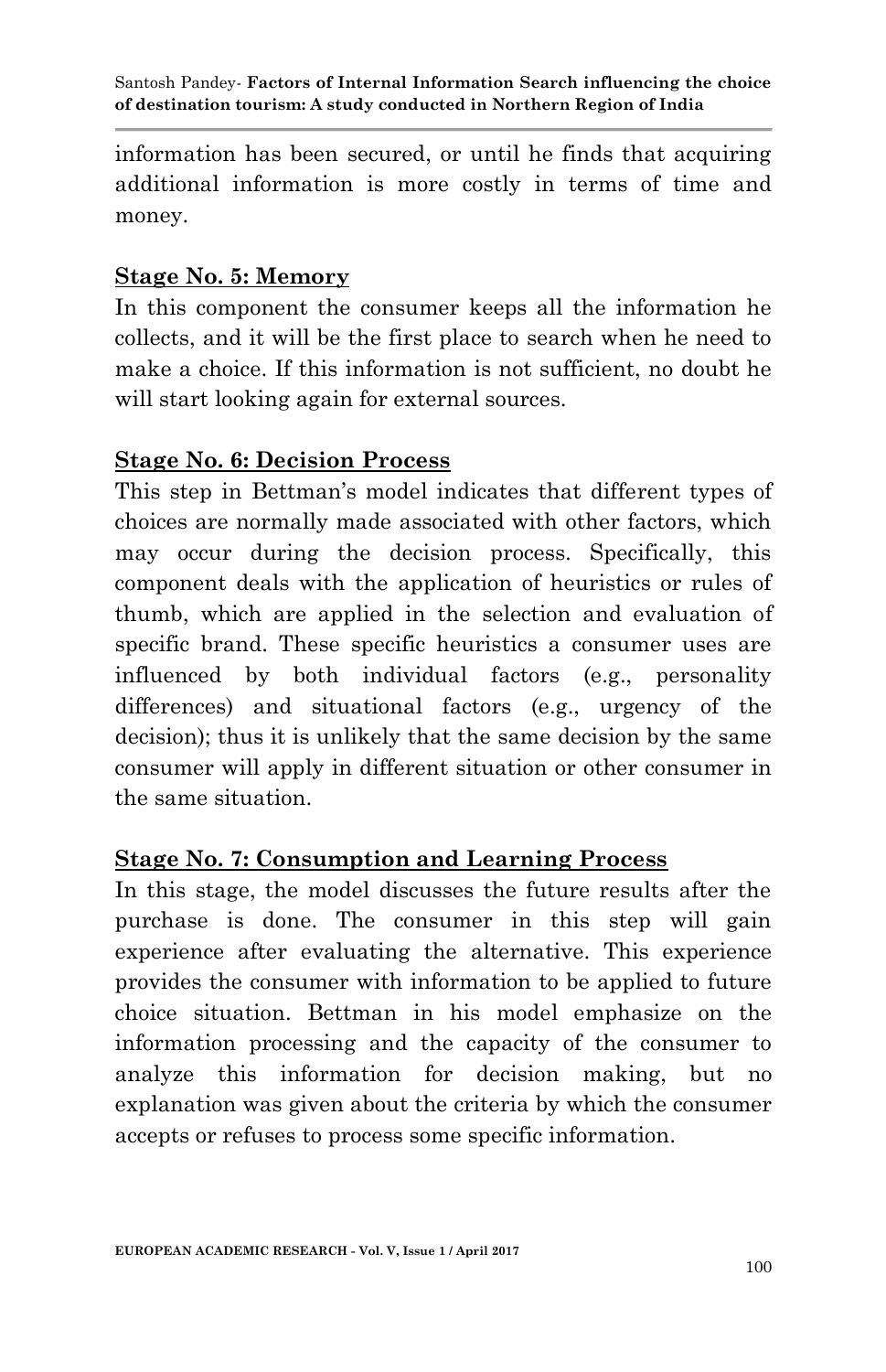# **2.2. Internal influences on purchase decision**

Purchasing behaviour is also influenced by a range of internal influences such as psychological, demographic and personality factors. Demographic factors include income level, psychographics (lifestyle), age, occupation and socio-economic status. Personality factors include knowledge, attitudes, personal values, beliefs, emotions and feelings. Psychological factors include an individual's motivation, attitudes, personal values and beliefs. Other factors that may affect the purchase decision include the environment and the consumer's prior experience with the category or brand.

# **2.3. Motivations and Emotions**

Maslow's hierarchy suggests that people seek to satisfy basic needs such as food and shelter before higher order needs become meaningful. The consumer's underlying motivation drives consumer action, including information search and the purchase decision. The consumer's attitude to a brand (or brand preference) is described as a link between the brand and a purchase motivation. These motivations may be negative - that is to avoid pain or unpleasantness, or positive - that is to achieve some type of sensory gratification.

One approach to understanding motivations, was developed by Abraham Maslow. The hierarchy of needs is based on five levels of needs, organized accordingly to the level of importance. Maslow's five needs are:

• Physiological - basic levels of needs such as food, water and sleep

Safety- the need for physical safety, shelter and security

• Belonging- the need for love, friendship and also a desire for group acceptance

• Esteem- The need for status, recognition and self-respect

Self-actualization – The desire for self-fulfillment (e.g. personal growth, artistic expression)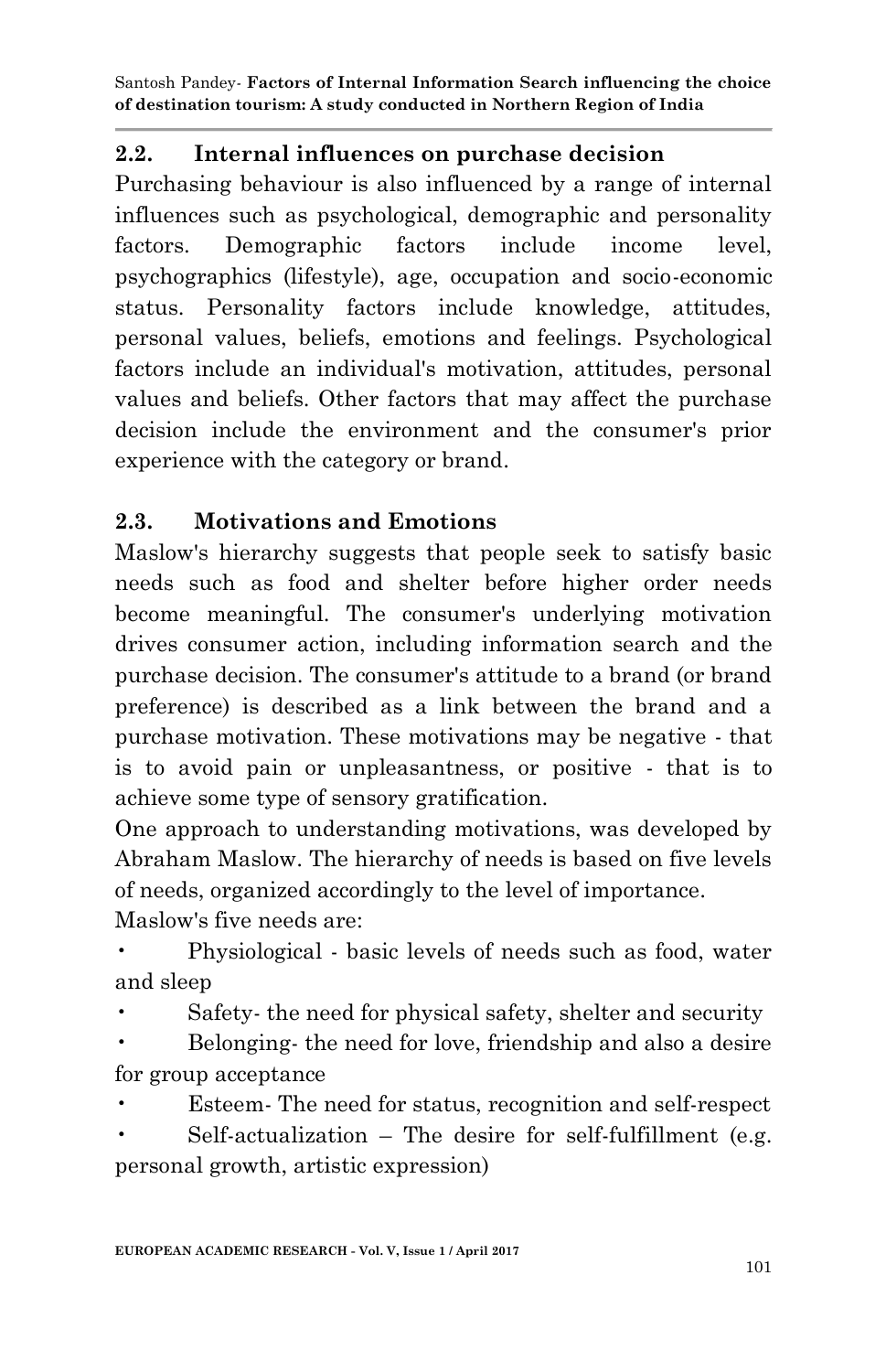Physiological needs and safety needs are the so-called lower order needs. Consumers typically use most of their resources (time, energy and finances) attempting to satisfy these lower order needs before the higher order needs of belonging, esteem and self-actualization become meaningful. Part of any marketing program requires an understanding of which motives drive given product choices. Marketing communications can illustrate how a product or brand fulfills these needs. Maslow's approach is a generalised model for understanding human motivations in a wide variety of contexts, but is not specific to purchasing decisions.

- A decision to purchase an analgesic preparation is motivated by the desire to avoid pain (negative motivation)
- A decision to travel to any tourism destination is motivated by the desire for sensory gratification (positive motivation)

In the marketing literature, the consumer's motivation to search for information and engage in the purchase decision process is sometimes known as involvement. Consumer involvement has been defined as "the personal relevance or importance of a message [or a decision]". Purchase decisions are classified as low involvement when consumers suffer only a small psycho-social loss in the event that the make a poor decision. On the other hand, a purchase decision is classified as high involvement when psycho-social risks are perceived to be relatively high. The consumer's level of involvement is dependent on a number of factors including, perceived risk of negative consequences in the event of a poor decision, the product category - especially the social visibility of the product and the consumer's prior experience with the category.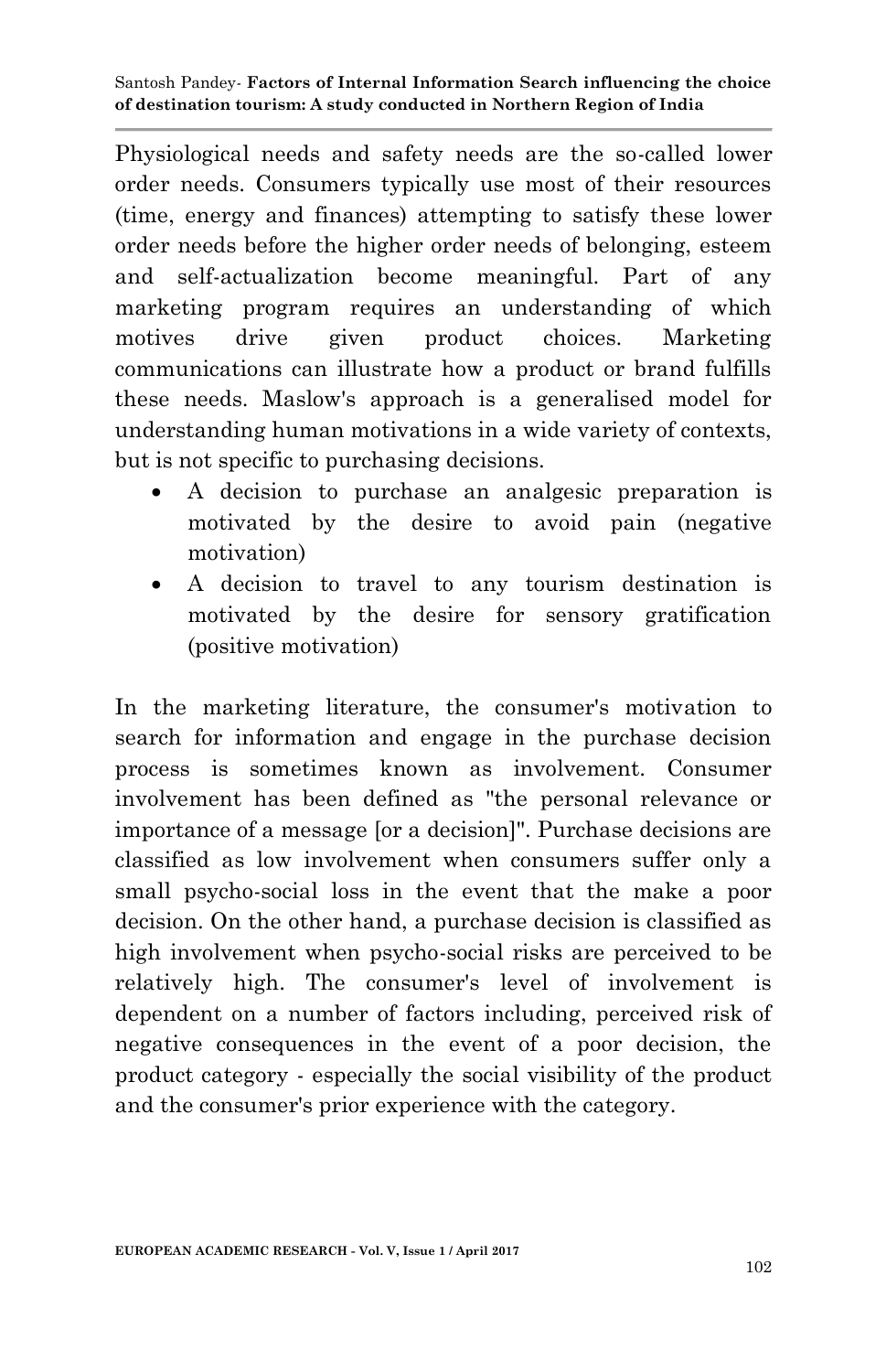## **2.4. Perception**

Part of marketing strategy is to ascertain how consumers gain knowledge and use information from external sources. The perception process is where individuals receive, organize and interpret information in order to attribute some meaning. Perception involves three distinct processes: sensing information, selecting information and interpreting information. Sensation is also part of the perception process, and it is linked direct with responses from the senses creating some reaction towards the brand name, advertising and packaging. The process of perception is uniquely individual and may depend on a combination of internal and external factors such as experiences, expectations, needs and the momentary set.

When exposed to a stimulus, consumers may respond in entirely different ways due to individual perceptual processes.

A number of processes potentially support or interfere with perception. Selective exposure occurs when consumers decide whether to be exposed to information inputs. Selective attention occurs when consumers focus on some messages to the exclusion of others. Selective comprehension is where the consumer interprets information in a manner that is consistent with their own beliefs. Selective retention occurs when consumers remember some information while rapidly forgetting other information. Collectively the processes of selective exposure, attention, comprehension and retention lead individual consumers to favour certain messages over others. The way that consumers combine information inputs to arrive at a purchase decision is known as integration.

# **2.5. Prior Experience**

The consumer's prior experience with the category, product or brand can have a major bearing on purchase decision-making. Experienced consumers (also called experts) are more sophisticated consumers; they tend to be more skillful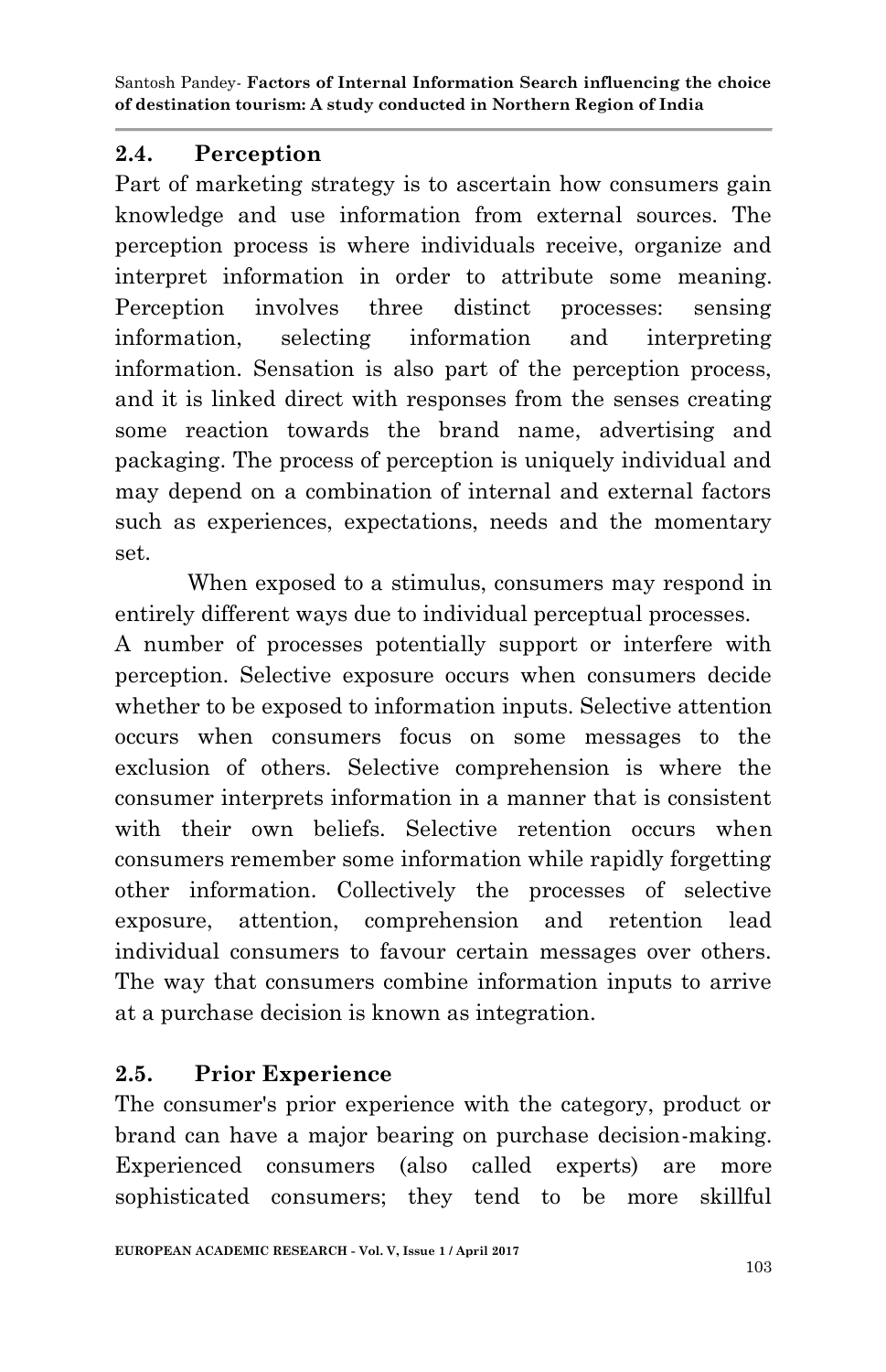information searchers, canvass a broader range of information sources and use complex heuristics to evaluate purchase options. Novice consumers, on the other hand, are less efficient information searchers and tend to perceive higher levels of purchase risk on account of their unfamiliarity with the brand or category. When consumers have prior experience, they have less motivation to search for information, spend less effort on information search but can process new information more efficiently.

# **2.6. Other Literature Review related to Tourist Behaviour**

**Ritchie and Zins (1978),** studied the relationship of attractiveness of a destination vis-to-vis various attributes of tourist destinations.

**Moutinho (1987),** studied on vacationing behavior, and suggested to take adequate actions in the area of tourism marketing, one must understand how people perceive such things as destination areas, air travel, travel distances and travel advertising; how they learn to consume and to travel; how they make travel decisions; and how personality affects those decisions.

**Macintosh and Goeidner 1990; Inskeep (1991),** any tourist destination comprises complex product mix of natural resources, infrastructure; services provided, distinctive local features, cultural attributes and historical importance.

**Das et al. (2007)** showed that various socioeconomic characteristics of tourist significant by influenced their expectations level.

**India Tourism Industry forecast (2007-11)**, mentions that in India inbound tourism expenditure per head in third highest in the world, even more than the global average tourist spending and tourist in future to India is expected to increase a CAGR of 22.65% between 2007 and 2011.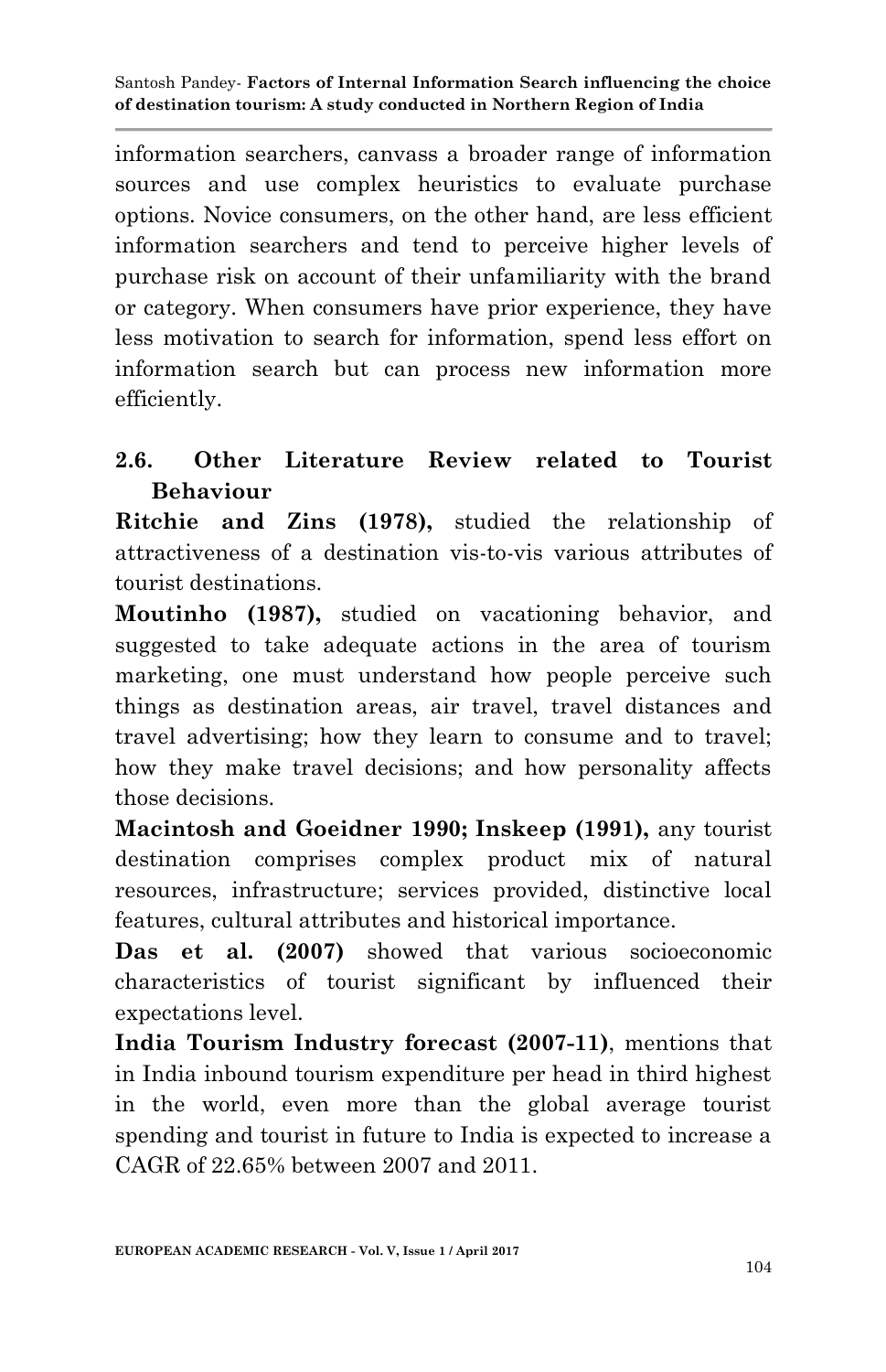**Chopra (2008)**, Travel and tourism in India have now become a significant industry which provides employment to about 41.8 million people.

India's tourism industry (2009);It's contribution to gross domestic product (GDP) was 60% (97.3 billion) in 2009 and in expected to best 187.3 billion by 2019.

According to **ministry of tourism(2009),** foreign tourist Arrivals (FATs) were 4.72 million and the decline in FATs may be mainly due to the ongoing global financial meltdown. FATs during Jan-March 2009 were at 1.461 million.

# **3. RESEARCH METHODOLOGY**

This chapter defines the research design, research objectives, population samples, data collection procedures and the techniques of data analysis for examining the factors that affect choice of destination within northern region of India. This research is exploratory in nature. A survey was designed to measure the perceptions of tourists visiting northern region of India (Uttar Pradesh, Uttarakhand, Himachal Pradesh, Jammu & Kashmir, Haryana & Punjab), with the help of the questionnaires and schedules using close ended dichotomous questions, multiple choice questions, five point LIKERT scale such as strongly agree-1, agree-2, neutral-3, disagree-4, and strongly disagree-5.

To collect information / data for the research purpose we have used *convenient sampling technique*. The target population, to which I would like to draw inferences, comprises the tourists visiting northern region of India, The total Sample size was of 507 tourists. For the analysis of the data, IBM SPSS Statistics 22 version software has been used to perform Frequency analysis with Pie charts, t- test & Chi square test.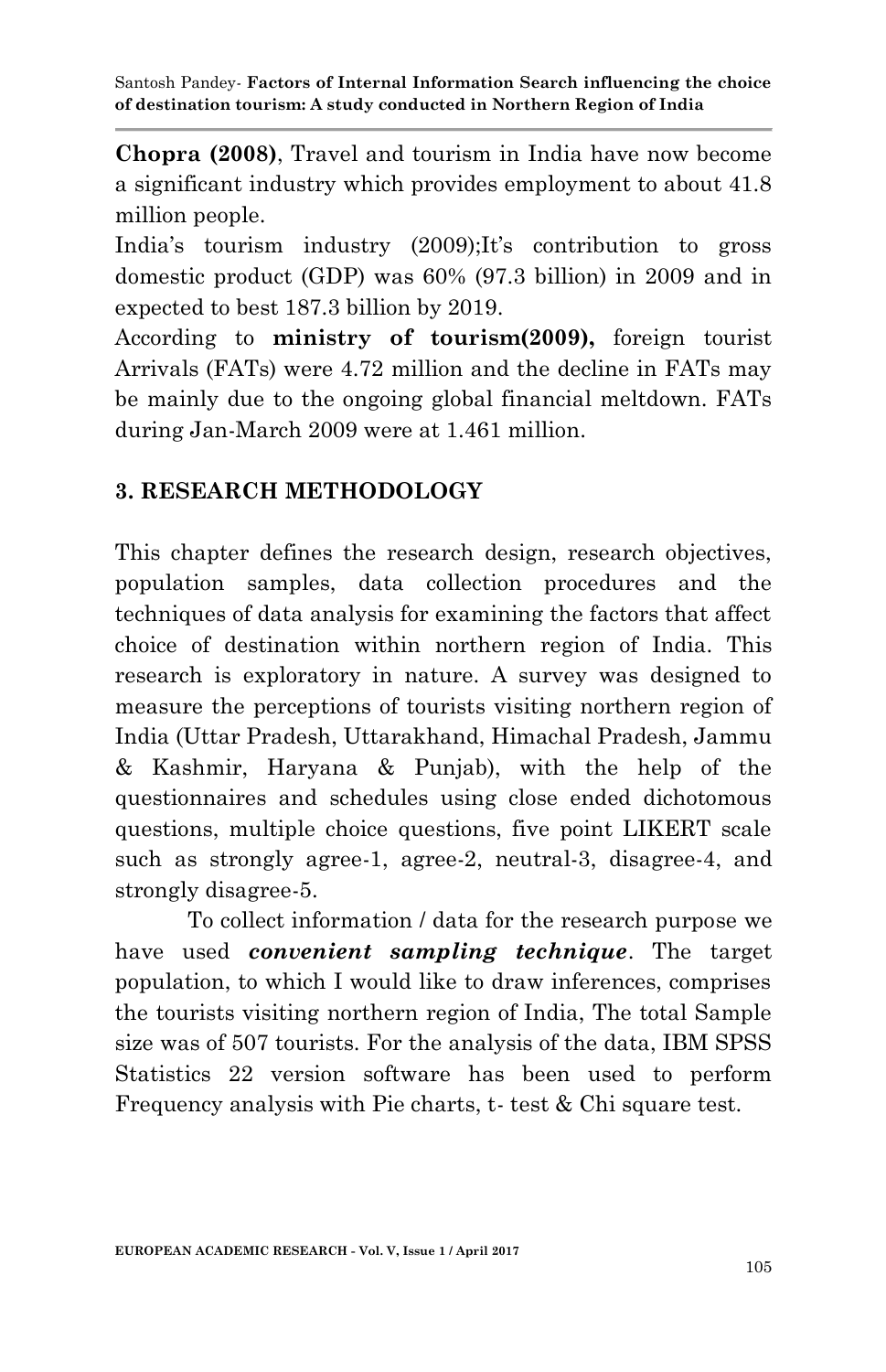# **4. DATA ANALYSIS, INTERPRETATION & FINDINGS**

# **4.1. Demographic Analysis**

| age   |                |           |         |               |                    |
|-------|----------------|-----------|---------|---------------|--------------------|
|       |                | Frequency | Percent | Valid Percent | Cumulative Percent |
|       | $20-30$ years  | 160       | 31.6    | 31.6          | 31.6               |
|       | $31-40$ years  | 251       | 49.5    | 49.5          | 81.1               |
|       | $41-50$ years  | 63        | 12.4    | 12.4          | 93.5               |
| Valid | $51-60$ years  | 16        | 3.2     | 3.2           | 96.6               |
|       | More than 6017 |           | 3.4     | 3.4           | 100.0              |
|       | vears          |           |         |               |                    |
|       | Total          | 507       | 100.0   | 100.0         |                    |

#### **Table- 4.1.: Age**



### **Interpretation & Findings:**

From the above crosstab, it can be said that out of total 507 respondents (tourists), 31.6% respondents belong to 20-30 age group, 49.5% respondents belong to 31-40 age group, 12.4% respondents belong to 41-50 age group, 3.2% respondents belong to 51-60 age group and 3.4% respondents belong to more than 60 age group.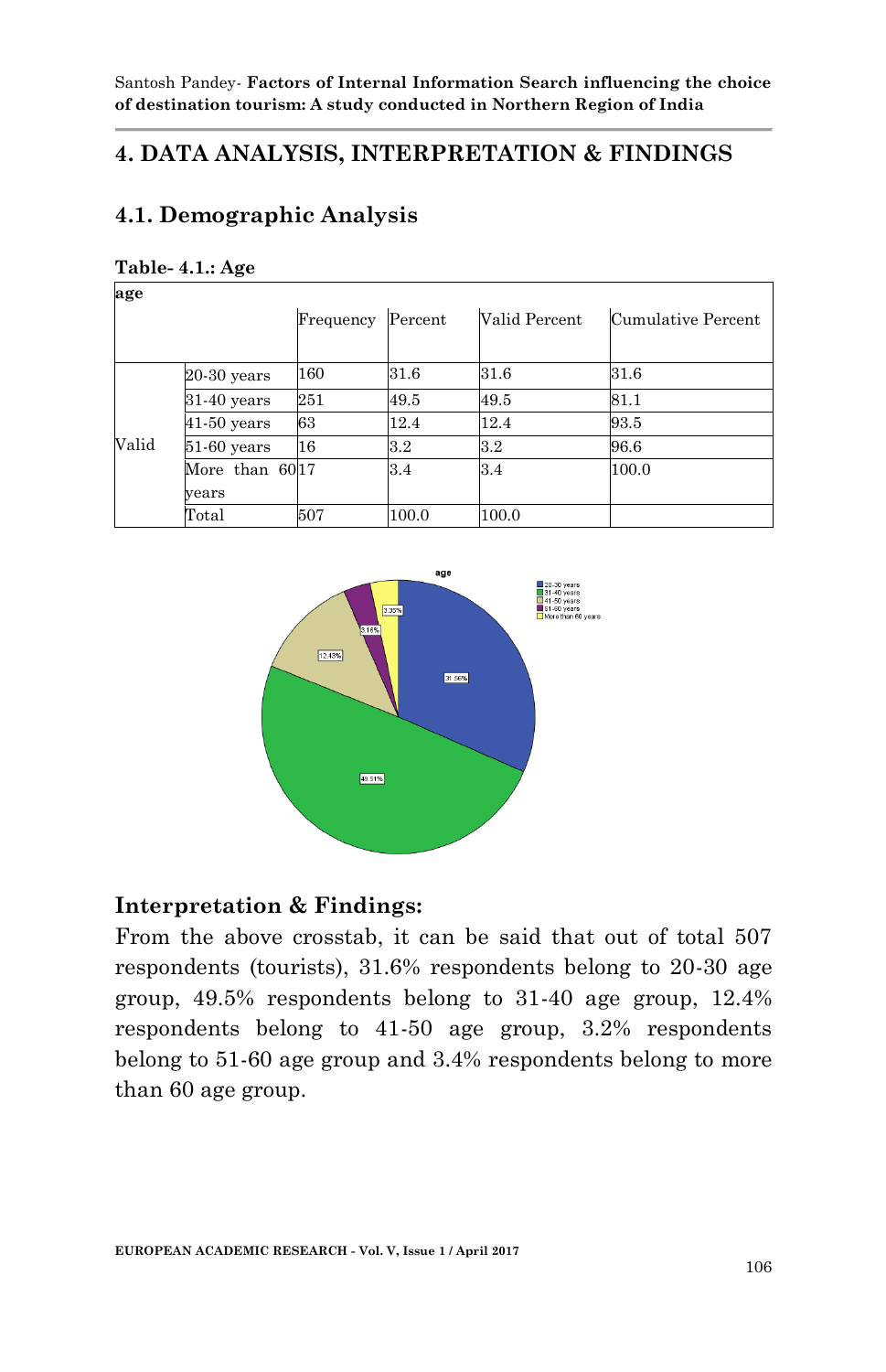|       | Table- 4.2.: Gender |           |         |               |                    |  |  |  |
|-------|---------------------|-----------|---------|---------------|--------------------|--|--|--|
|       | Gender              |           |         |               |                    |  |  |  |
|       |                     | Frequency | Percent | Valid Percent | Cumulative Percent |  |  |  |
|       | Male                | 356       | 70.2    | 70.2          | 70.2               |  |  |  |
| Valid | Female              | 151       | 29.8    | 29.8          | 100.0              |  |  |  |
|       | Total               | 507       | 100.0   | 100.0         |                    |  |  |  |



### **Interpretation & Findings:**

From the above crosstab, it can be said that out of total 507 respondents (tourists), 70.2% respondents were females and 29.8% respondents were males.

#### **Table- 4.3.: Marital Status Marital Status**

|       |             | Frequency | Percent | Valid Percent | Cumulative Percent |  |  |
|-------|-------------|-----------|---------|---------------|--------------------|--|--|
|       | Single      | 295       | 58.2    | 58.2          | 58.2               |  |  |
| Valid | Married     | 194       | 38.3    | 38.3          | 96.4               |  |  |
|       | $\rm Other$ | 18        | 3.6     | 3.6           | 100.0              |  |  |
|       | Total       | 507       | 100.0   | 100.0         |                    |  |  |

Ī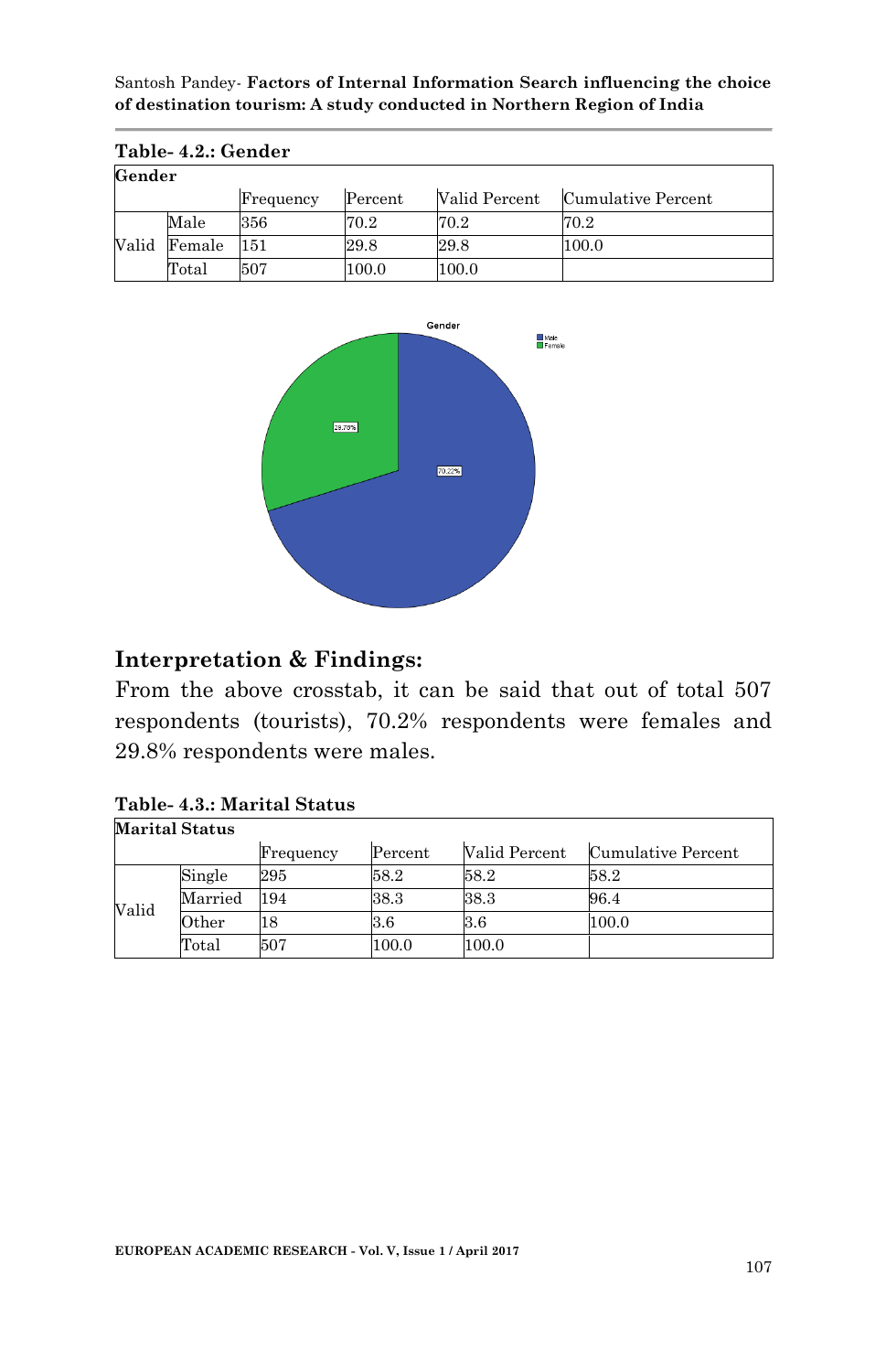

### **Interpretation & Findings:**

From the above crosstab, it can be said that out of total 507 respondents (tourists), 58.2% respondents were singles, 38.3% respondents were married and 3.6% respondents belong to other category.

# **4.2. Analysis: T-Test: Male & Female: Internal Information Search**

| Group Statistics       |         |     |        |                    |        |
|------------------------|---------|-----|--------|--------------------|--------|
|                        | Gender  | N   | Mean   | Std. DeviationStd. | Error  |
|                        |         |     |        |                    | Mean   |
| My previous experience | Male    | 356 | 4.7247 | 69408              | .03679 |
|                        | Female  | 151 | 4.2318 | 1.39257            | .11333 |
| My knowledge           | Male    | 356 | 4.5197 | 83051              | .04402 |
|                        | Female  | 151 | 4.0464 | 93336              | 07596  |
| My Moral values        | Male    | 356 | 3.8904 | 90496.             | .04796 |
|                        | Female  | 151 | 3.7483 | 1.05968            | 08624  |
| My Religious values    | Male    | 356 | 3.7640 | 1.02940            | .05456 |
|                        | Female  | 151 | 3.6556 | 1.16073            | .09446 |
| My religion            | Male    | 356 | 3.8118 | 1.11379            | 05903  |
|                        | Female  | 151 | 3.6159 | 1.13055            | .09200 |
|                        | Male    | 356 | 3.8652 | 95759              | .05075 |
| My belief & values     | Female  | 151 | 3.5762 | 1.08589            | 08837  |
| My<br>cultural         | andMale | 356 | 3.9494 | .89928             | 04766  |
| traditional values     | Female  | 151 | 3.6291 | 1.08084            | .08796 |

#### **Table- 4.4. Group Statistics Group Statistics**

 $\overline{\phantom{a}}$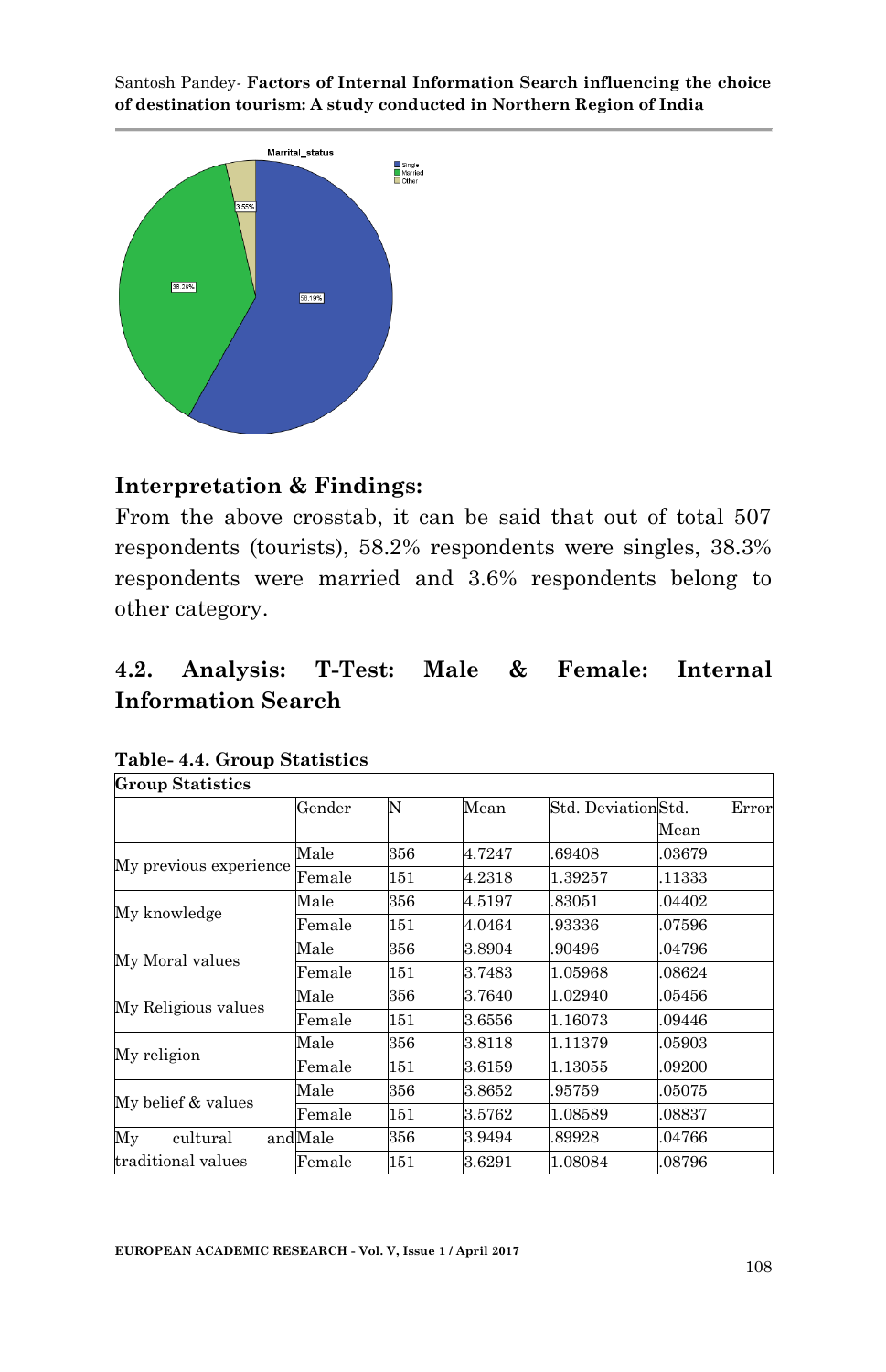|                       | <b>Independent Samples Test</b>      |                      |      |            |         |                           |
|-----------------------|--------------------------------------|----------------------|------|------------|---------|---------------------------|
|                       |                                      | Levene's             |      | Testt-test | for     | Equality<br>οf            |
|                       |                                      | for Equality ofMeans |      |            |         |                           |
|                       |                                      | Variances            |      |            |         |                           |
|                       |                                      | F                    | Sig. | It         | df      | Sig.<br>$(2 -$<br>tailed) |
| My                    | previous Equal variances assumed     | 124.065.000          |      | 5.307      | 505     | .000                      |
| experience            | Equal variances not assumed          |                      |      | 4.137      | 182.421 | .000                      |
| My                    | Equal variances assumed              | 3.416                | .065 | 5.652      | 505     | .000                      |
| knowledge             | Equal variances not assumed          |                      |      | 5.391      | 255.491 | .000                      |
| My                    | MoralEqual variances assumed         | 17.167               | .000 | 1.535      | 505     | .126                      |
| values                | Equal variances not assumed          |                      |      | 1.440      | 247.163 | .151                      |
|                       | My Religious Equal variances assumed | 9.954                | .002 | 1.043      | 505     | .297                      |
| values                | Equal variances not assumed          |                      |      | 994        | 254.794 | .321                      |
|                       | Equal variances assumed              | 3.558                | .060 | 1.803      | 505     | .072                      |
| My religion           | Equal variances not assumed          |                      |      | 1.792      | 278.949 | .074                      |
| My belief             | ⩵ variances assumed                  | 14.674               | .000 | 2.984      | 505     | .003                      |
| values                | Equal variances not assumed          |                      |      | 2.836      | 253.615 | .005                      |
| Мy                    | culturalEqual variances assumed      | 26.891               | .000 | 3.447      | 505     | .001                      |
| and                   |                                      |                      |      | 3.202      | 242.197 | .002                      |
| traditional<br>values | Equal variances not assumed          |                      |      |            |         |                           |

# **Table- 4.5. Independent Samples Test**

| Table- 4.6. Independent Samples Test |  |  |  |  |
|--------------------------------------|--|--|--|--|
|--------------------------------------|--|--|--|--|

| <b>Independent Samples Test</b>                                                               |                         |                               |               |            |            |
|-----------------------------------------------------------------------------------------------|-------------------------|-------------------------------|---------------|------------|------------|
|                                                                                               |                         | t-test for Equality of Means  |               |            |            |
|                                                                                               |                         | Mean                          | Std. Error95% |            | Confidence |
|                                                                                               |                         | Difference DifferenceInterval |               |            | of<br>the  |
|                                                                                               |                         |                               |               | Difference |            |
|                                                                                               |                         |                               |               | Lower      | Upper      |
|                                                                                               | Equal variances assumed | .49293                        | .09288        | 31045      | 67541      |
| Мy<br>$\begin{array}{r} \mathrm{previous} \\ \hline \mathrm{Equal} \end{array}$<br>experience | variances               | not.49293                     | 11915         | 25785      | 72801      |
|                                                                                               | assumed                 |                               |               |            |            |
|                                                                                               | Equal variances assumed | .47331                        | 08375         | 30877      | 63784      |
| My knowledge                                                                                  | Equal<br>variances      | notl.47331                    | 08779         | .30042     | 64619      |
|                                                                                               | assumed                 |                               |               |            |            |
| Mv<br>Moral                                                                                   | Equal variances assumed | .14211                        | .09260        | $-03983$   | 32404      |
| values                                                                                        | Equal<br>variances      | not.14211                     | .09868        | $-05225$   | 33646      |
|                                                                                               | assumed                 |                               |               |            |            |
| Religious<br>My                                                                               | Equal variances assumed | .10842                        | 10392         | $-.09576$  | 31259      |
| values                                                                                        | Equal<br>variances      | not.10842                     | 10908         | -.10640    | 32323      |
|                                                                                               | assumed                 |                               |               |            |            |
|                                                                                               | Equal variances assumed | .19590                        | 10865         | $-01756$   | 40937      |
| My religion                                                                                   | Equal<br>variances      | not.19590                     | 10931         | -.01928    | 41109      |
|                                                                                               | assumed                 |                               |               |            |            |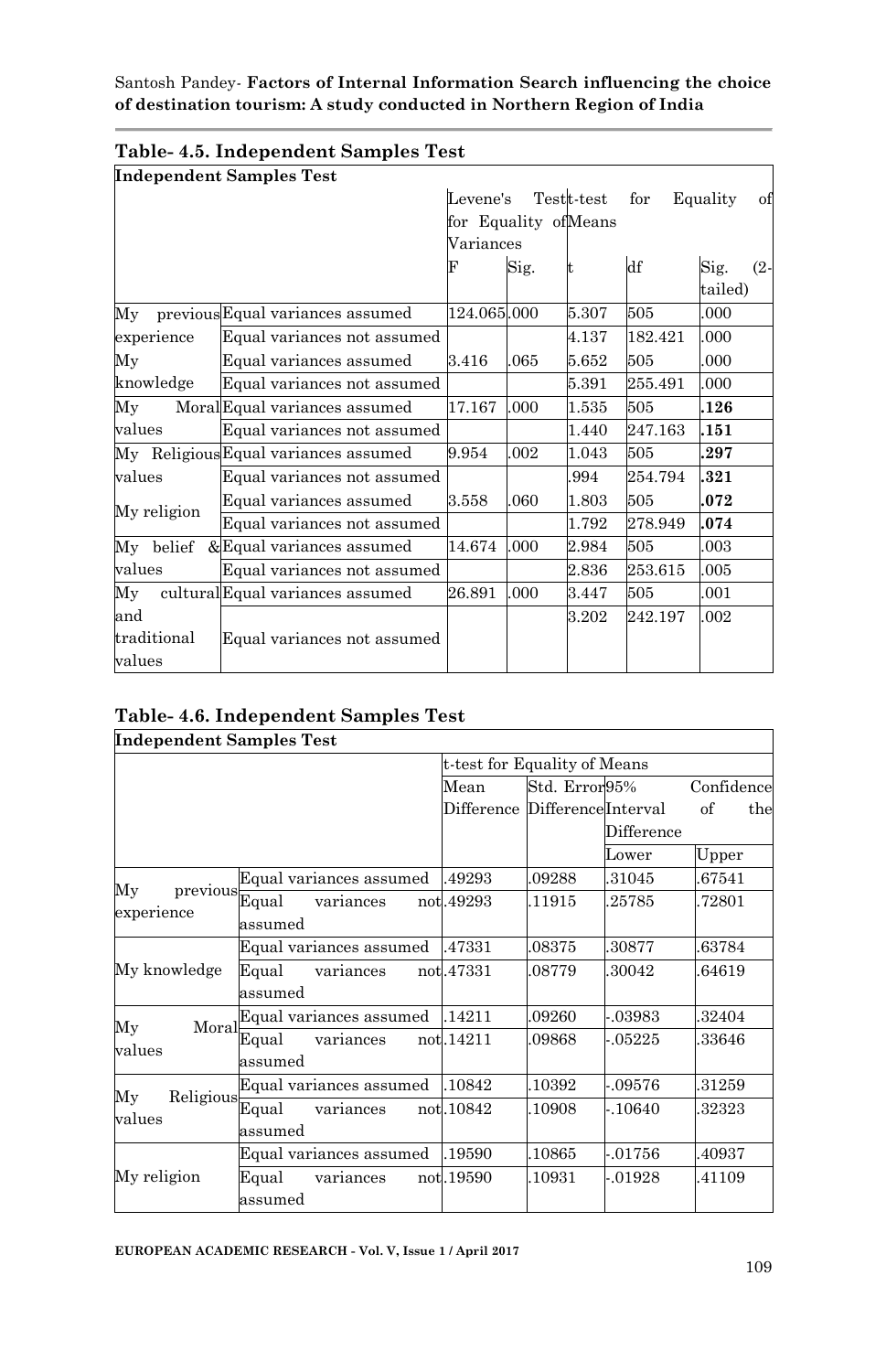Santosh Pandey*-* **Factors of Internal Information Search influencing the choice of destination tourism: A study conducted in Northern Region of India**

| belief<br>My<br>values | Equal variances assumed<br>Equal<br>variances<br>assumed | .28901<br>not.28901 | .09687<br>.10191 | .09870<br>.08832 | .47932<br>.48970 |
|------------------------|----------------------------------------------------------|---------------------|------------------|------------------|------------------|
|                        | My cultural and Equal variances assumed                  | .32030              | .09292           | .13774           | .50286           |
| traditional            | Equal<br>variances                                       | not.32030           | .10004           | .12324           | .51736           |
| values                 | assumed                                                  |                     |                  |                  |                  |

**Interpretation:** Finally, we see the results of the T Test. We should keep in mind that, this test is based on the difference between the two variables. To the right of the T- Test, Differences, we see the T, degrees of freedom, and significance.

*If the significance value is less than .05, there is a significant difference.*

*If the significance value is greater than .05, there is no significant difference.*

**Interpretation:** It can be seen that there is **no** significant difference between the males' perception and females' perception for three factors namely-**My Moral values, My Religious values, My religion;** so we can say that there is **no** difference between perception of male tourists & Perception of female tourists.

As the significance value in case of **My Moral values, My Religious values, My religion** is greater than .05, hence it can be said that there is no significant difference.

So, it can be concluded that **My Moral values, My Religious values, My religion** are the factors of **Internal Information Search** that **influence the choice of destination equally in case of males and females.**

It can be seen from the above table that other four factors have significant value less than .05, so, it can be concluded that **there is significant difference between the perception of male tourists and perception of female tourists** for the following factors that influence **Internal Information Search**  of males and females respectively**.**

- 1. My previous experience
- 2. My knowledge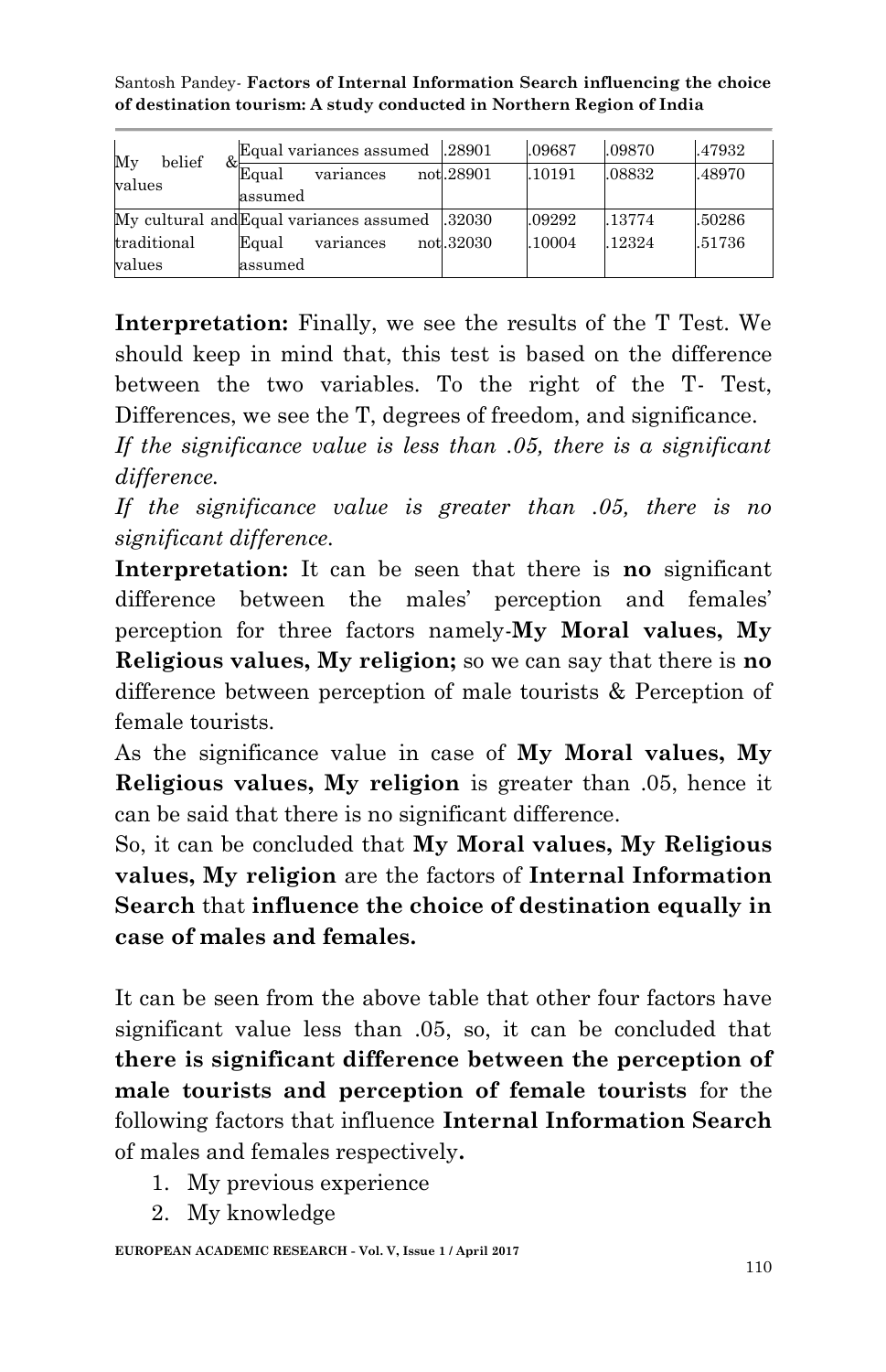- 3. My belief & values
- 4. My cultural and traditional values

# As our **Research Objective-1, Hypotheses**-**1** were-

**Research Objective-1:** To find out the discrepancy gap between the perception of male tourists and female tourists visiting North India for the factors that influence Internal Information Search.

*Alternate Hypothesis (H1)-1: There is discrepancy gap between the perception of male tourists and female tourists visiting North India for the factors that influence Internal Information Search.*

*Null Hypothesis (H0)-1: There is no discrepancy gap between the perception of male tourists and female tourists visiting North India for the factors that influence Internal Information Search.*

From the above findings, it can be concluded that researcher was able to find out the discrepancy gap between the perception of male tourists and female tourists visiting North India for the **factors that influence Internal Information Search.** 

So, it can be said that our **Alternate Hypothesis (H1)- 1** is **accepted and our Null Hypothesis (H0)-1** is **rejected,**  hence it can be concluded that our **Research Objective-1** is **fulfilled.**

**4.3. Analysis:** Association between choice of destination influenced by My previous experience **(Factors of Internal Information Search)** and **Age** of respondents.

|     | Crosstab      |                 |                         |      |              |       |          |       |
|-----|---------------|-----------------|-------------------------|------|--------------|-------|----------|-------|
|     |               |                 | My previous experience  |      |              |       |          | Total |
|     |               |                 | Strongly Disagree Don't |      |              | Agree | Strongly |       |
|     |               |                 | disagree                |      | Know/Neutral |       | Agree    |       |
|     | $20-30$ years | Count           |                         | 10   | 24           | 15    | 109      | 160   |
| age |               | % of Total 0.4% |                         | 2.0% | 4.7%         | 3.0%  | 21.5%    | 31.6% |

**Table- 4.7. Crosstab: My previous experience Crosstab**

**EUROPEAN ACADEMIC RESEARCH - Vol. V, Issue 1 / April 2017**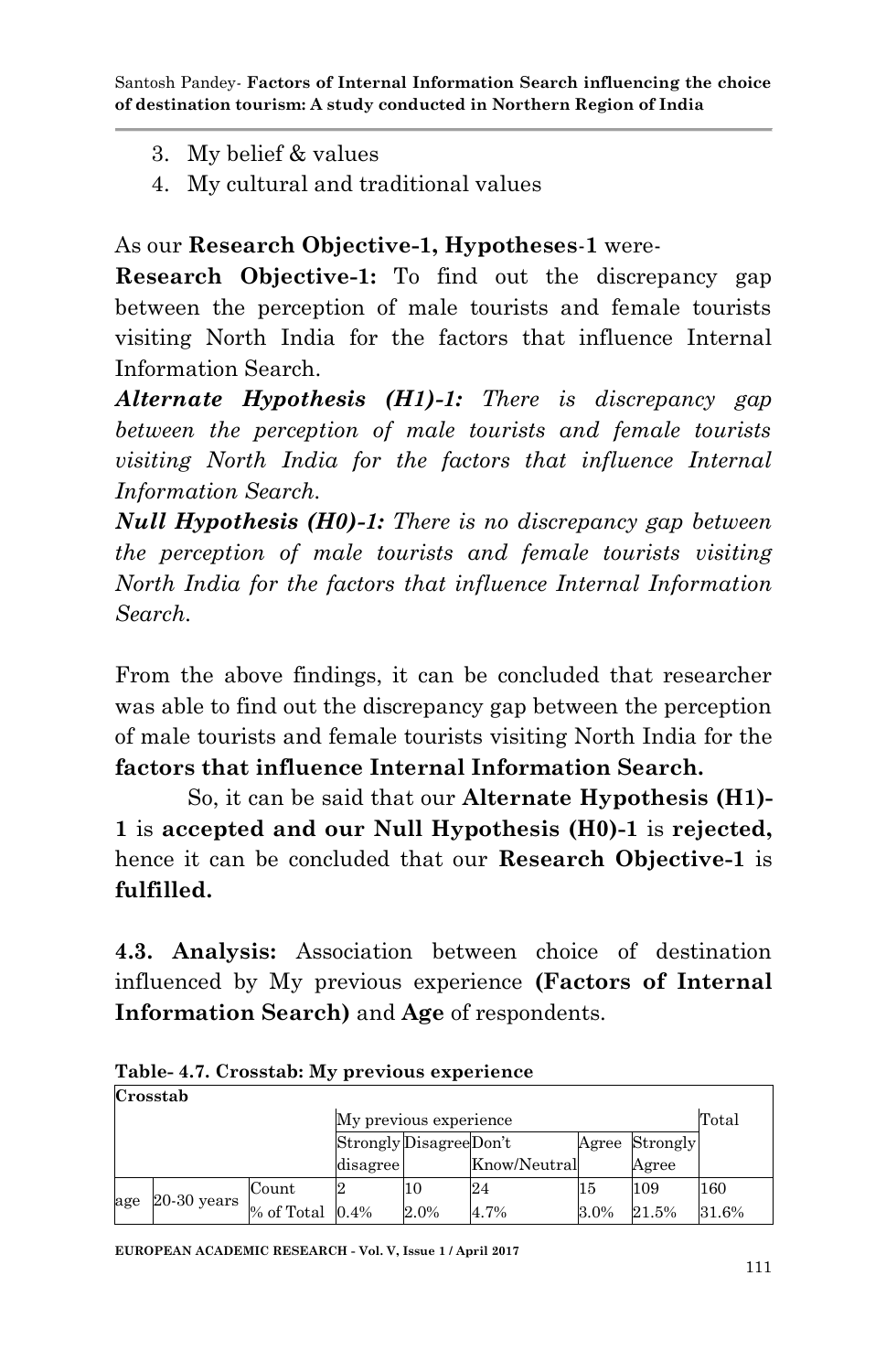|       |               | Count         | 16      | 4       | 6       | 21      | 204   | 251    |
|-------|---------------|---------------|---------|---------|---------|---------|-------|--------|
|       | $31-40$ years | % of Total    | 3.2%    | 0.8%    | 1.2%    | 4.1%    | 40.2% | 49.5%  |
|       |               | Count         |         |         |         |         | 63    | 63     |
|       | $41-50$ years | % of Total    | $0.0\%$ | $0.0\%$ | $0.0\%$ | $0.0\%$ | 12.4% | 12.4%  |
|       |               | Count         |         |         |         |         | 16    | 16     |
|       | $51-60$ years | $\%$ of Total | $0.0\%$ | $0.0\%$ | $0.0\%$ | $0.0\%$ | 3.2%  | 3.2%   |
|       | More          | thanCount     |         |         |         |         | 15    | 17     |
|       | 60 years      | % of Total    | 0.0%    | $0.0\%$ | 0.4%    | $0.0\%$ | 3.0%  | 3.4%   |
| Total |               | Count         | 18      | 14      | 32      | 36      | 407   | 507    |
|       |               | % of Total    | 3.6%    | 2.8%    | 6.3%    | 7.1%    | 80.3% | 100.0% |

**Interpretation & Findings:** From the above crosstab, it can said that out of total 507 respondents (tourists), 80.3% respondents strongly agreed, 7.1% respondents agreed, 6.3% respondents were neutral, 2.8% respondents disagreed and 3.6% respondents strongly disagreed that "**My previous experience**' plays role in decision making process of choice of destination for tourism.

H0: The two factors are independent.

H1: The two factors are not independent (associated).

Tool Used: Chi Square Test (Analyze  $\rightarrow$  Descriptive Statistics  $\rightarrow$  Crosstabs)

| <b>Chi-Square Tests</b>                                                                   |                     |                |                       |
|-------------------------------------------------------------------------------------------|---------------------|----------------|-----------------------|
|                                                                                           | Value               | $\mathbf{d}$ f | Asymp. Sig. (2-sided) |
| Pearson Chi-Square                                                                        | 68.898 <sup>a</sup> | 16             | .000                  |
| Likelihood Ratio                                                                          | 80.924              | 16             | .000                  |
| Linear-by-Linear Association                                                              | 16.295              |                | .000                  |
| N of Valid Cases                                                                          | 507                 |                |                       |
| a. 13 cells $(52.0%)$ have expected count less than 5. The minimum expected count is .44. |                     |                |                       |

### **Table- 4.8. Chi-Square Tests**

### **Table-4.9. Symmetric Measures**

| <b>Symmetric Measures</b> |                                                                      |       |              |  |  |  |  |
|---------------------------|----------------------------------------------------------------------|-------|--------------|--|--|--|--|
|                           |                                                                      | Value | Approx. Sig. |  |  |  |  |
| Nominal by Nominal        | Contingency Coefficient                                              | .346  | .000         |  |  |  |  |
| N of Valid Cases          |                                                                      | 507   |              |  |  |  |  |
|                           | a. Not assuming the null hypothesis.                                 |       |              |  |  |  |  |
|                           | b. Using the asymptotic standard error assuming the null hypothesis. |       |              |  |  |  |  |

**EUROPEAN ACADEMIC RESEARCH - Vol. V, Issue 1 / April 2017**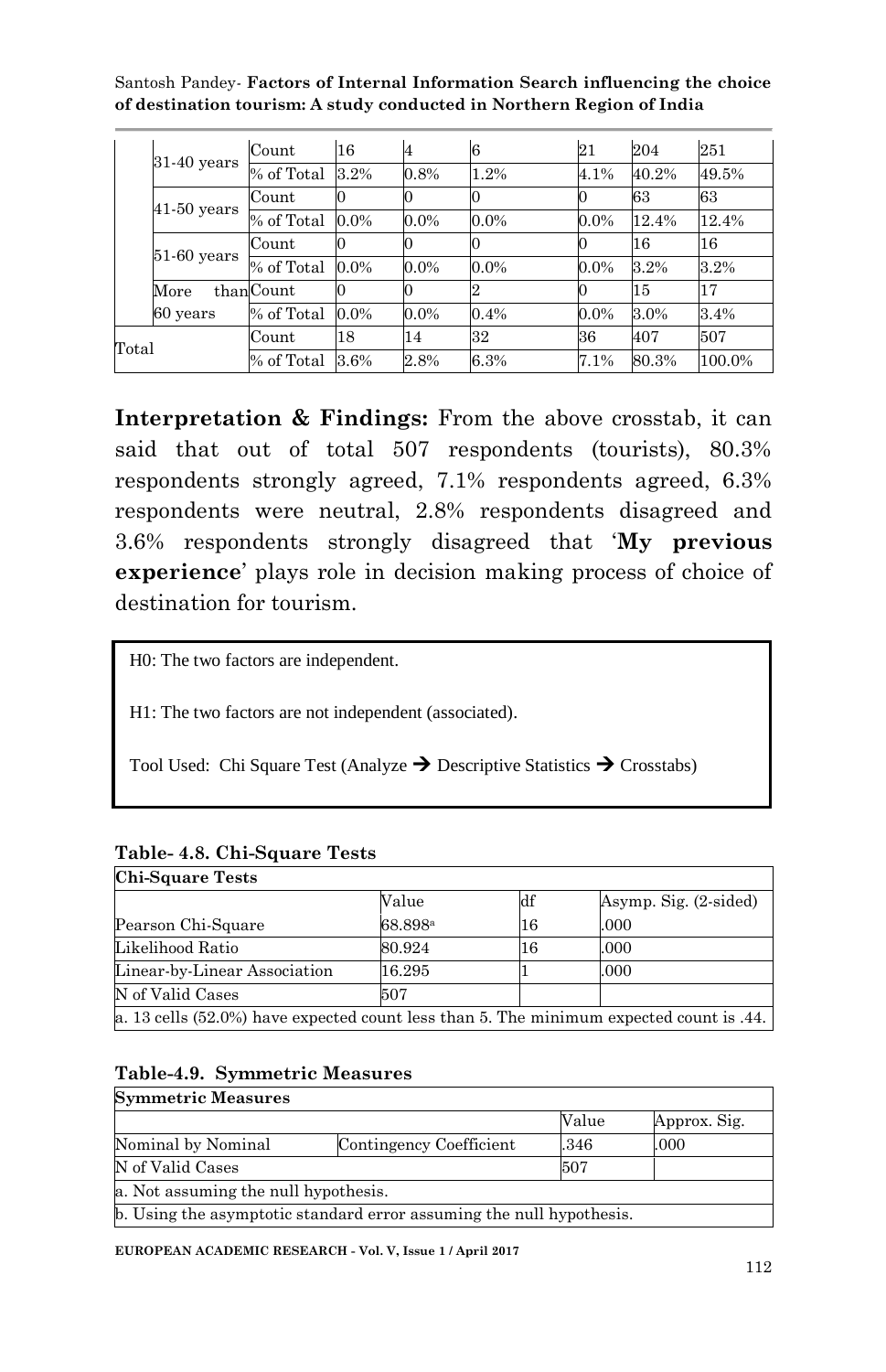**Interpretation & Findings:** From the table we find out that asymptotic significance for Pearson Chi Square comes out to be 0.000 (less than 0.05) so we **reject null hypothesis** at 5% level of significance. Hence it can be concluded that **two variables are associated**.



# **Analysis:** Association between **choice of destination influenced by My knowledge** and **age** of respondents.

| Table-4.10. Crosstab: My knowledge |  |  |
|------------------------------------|--|--|
| Crosstab                           |  |  |

|       | UI USStat     |            |              |                   |              |         |          |        |
|-------|---------------|------------|--------------|-------------------|--------------|---------|----------|--------|
|       |               |            | My knowledge |                   |              |         |          | Total  |
|       |               |            |              | Strongly Disagree | Don't        | Agree   | Strongly |        |
|       |               |            | disagree     |                   | Know/Neutral |         | Agree    |        |
|       |               | Count      | 4            | 12                | 29           | 80      | 35       | 160    |
|       | $20-30$ years | % of Total | 0.8%         | 2.4%              | 5.7%         | 15.8%   | 6.9%     | 31.6%  |
|       | $31-40$ years | Count      | 0            | 6                 | 27           | 43      | 175      | 251    |
|       |               | % of Total | 0.0%         | 1.2%              | 5.3%         | 8.5%    | 34.5%    | 49.5%  |
|       | $41-50$ years | Count      | 0            |                   | 0            | 2       | 61       | 63     |
| age   |               | % of Total | 0.0%         | 0.0%              | $0.0\%$      | 0.4%    | 12.0%    | 12.4%  |
|       |               | Count      | 0            |                   |              |         | 16       | 16     |
|       | $51-60$ years | % of Total | 0.0%         | $0.0\%$           | $0.0\%$      | $0.0\%$ | 3.2%     | 3.2%   |
|       | More          | thanCount  | 0            | 2                 | 0            | 2       | 13       | 17     |
|       | 60 years      | % of Total | $0.0\%$      | 0.4%              | $0.0\%$      | 0.4%    | 2.6%     | 3.4%   |
| Total |               | Count      | 4            | 20                | 56           | 127     | 300      | 507    |
|       |               | % of Total | 0.8%         | 3.9%              | 11.0%        | 25.0%   | 59.2%    | 100.0% |

**Interpretation & Findings:** From the above crosstab, it can said that out of total 507 respondents (tourists), 59.2% respondents strongly agreed, 25% respondents agreed, 11% respondents were neutral, 3.9% respondents disagreed and

T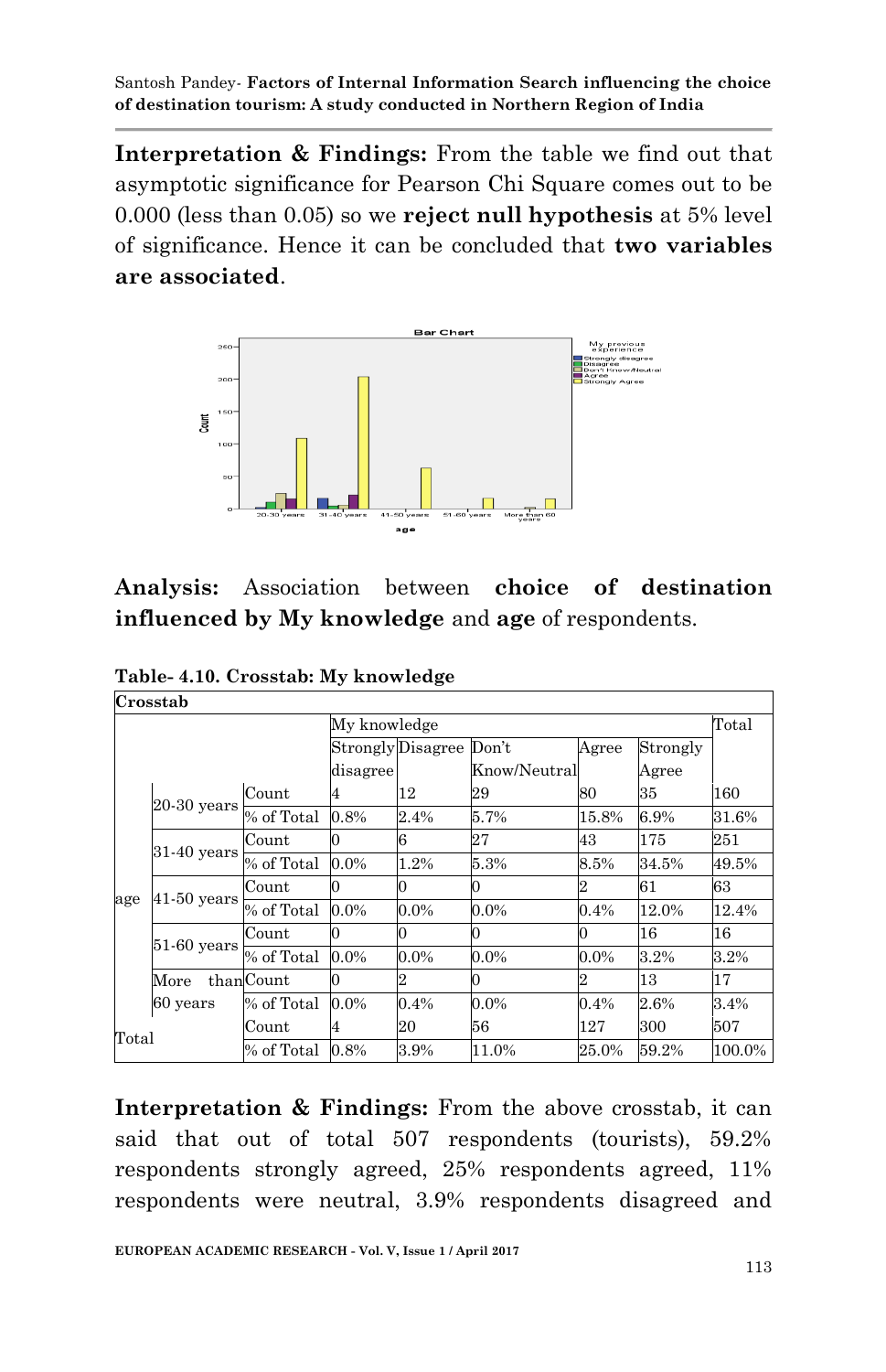0.8% respondents strongly disagreed that "**My knowledge**" plays role in decision making process of choice of destination for tourism.

H0: The two factors are independent.

H1: The two factors are not independent (associated).

Tool Used: Chi Square Test (Analyze  $\rightarrow$  Descriptive Statistics  $\rightarrow$  Crosstabs)

### **Table- 4.11. Chi-Square Tests**

| <b>Chi-Square Tests</b>                                                                    |          |    |                       |  |  |  |  |
|--------------------------------------------------------------------------------------------|----------|----|-----------------------|--|--|--|--|
|                                                                                            | Value    | df | Asymp. Sig. (2-sided) |  |  |  |  |
| Pearson Chi-Square                                                                         | 165.057a | 16 | .000                  |  |  |  |  |
| Likelihood Ratio                                                                           | 188.238  | 16 | .000                  |  |  |  |  |
| Linear-by-Linear Association                                                               | 69.525   |    | .000                  |  |  |  |  |
| N of Valid Cases                                                                           | 507      |    |                       |  |  |  |  |
| a. 12 cells $(48.0\%)$ have expected count less than 5. The minimum expected count is .13. |          |    |                       |  |  |  |  |

### **Table-4.11. Symmetric Measures**

| <b>Symmetric Measures</b>            |                                                                      |       |              |  |  |  |  |
|--------------------------------------|----------------------------------------------------------------------|-------|--------------|--|--|--|--|
|                                      |                                                                      | Value | Approx. Sig. |  |  |  |  |
| Nominal by Nominal                   | Contingency Coefficient                                              | 496   | .000         |  |  |  |  |
| N of Valid Cases                     |                                                                      | 507   |              |  |  |  |  |
| a. Not assuming the null hypothesis. |                                                                      |       |              |  |  |  |  |
|                                      | b. Using the asymptotic standard error assuming the null hypothesis. |       |              |  |  |  |  |

**Interpretation & Findings:** From the table we find out that asymptotic significance for Pearson Chi Square comes out to be 0.000 (less than 0.05) so we **reject null hypothesis** at 5% level of significance. Hence it can be concluded that **two variables are associated**.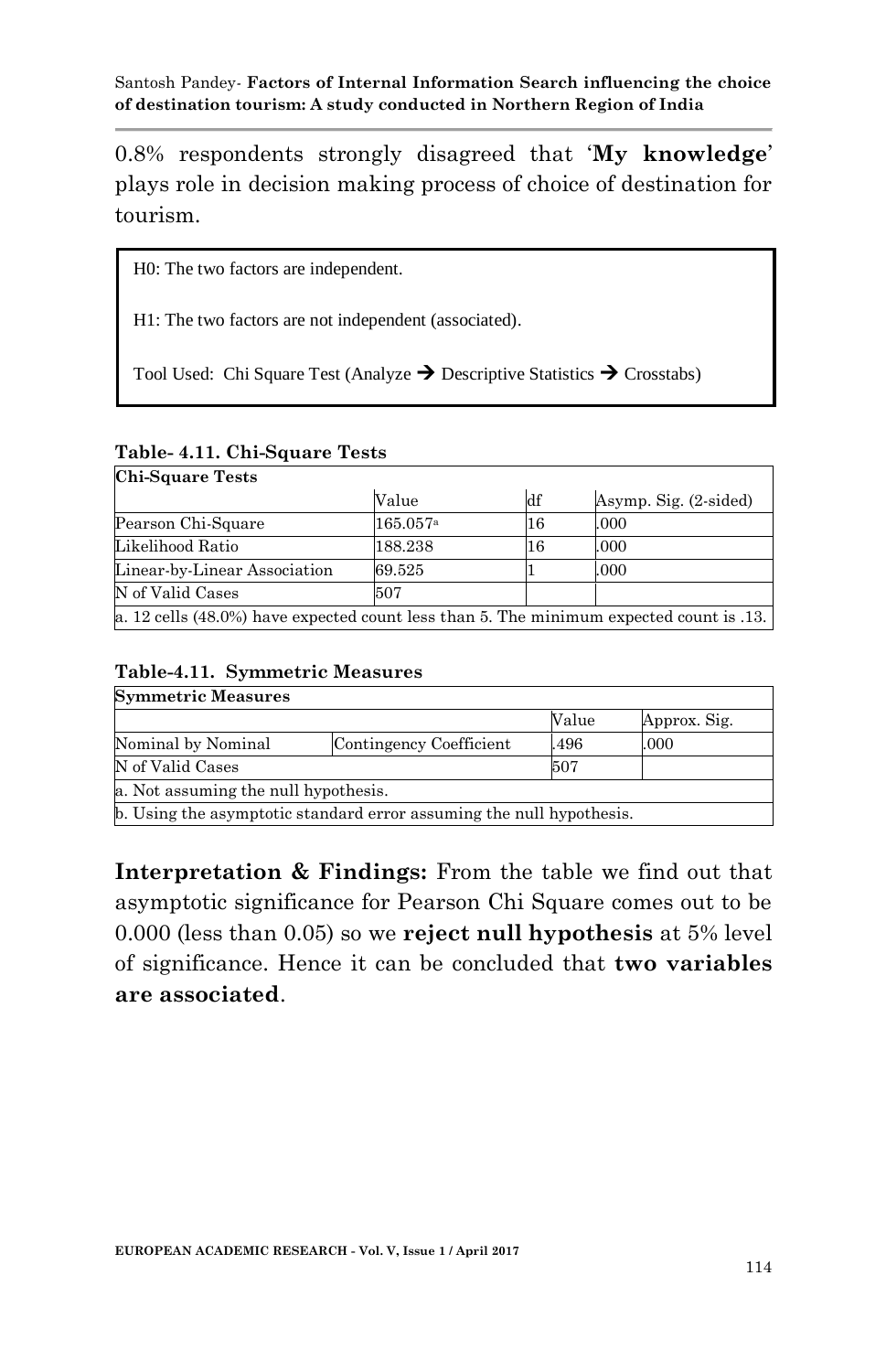

**Analysis:** Association between **choice of destination influenced by My Moral values** and **age** of respondents.

|       | Crosstab      |            |          |                          |              |         |          |        |
|-------|---------------|------------|----------|--------------------------|--------------|---------|----------|--------|
|       |               |            |          | Total<br>My Moral values |              |         |          |        |
|       |               |            |          | Strongly Disagree Don't  |              | Agree   | Strongly |        |
|       |               |            | disagree |                          | Know/Neutral |         | Agree    |        |
|       |               | Count      |          | 18                       | 74           | 44      | 17       | 160    |
|       | $20-30$ years | % of Total | 1.4%     | 3.6%                     | 14.6%        | 8.7%    | 3.4%     | 31.6%  |
|       | $31-40$ years | Count      | з        | 11                       | 46           | 159     | 32       | 251    |
|       |               | % of Total | 0.6%     | 2.2%                     | 9.1%         | 31.4%   | 6.3%     | 49.5%  |
|       |               | Count      | 0        | 0                        |              |         | 59       | 63     |
| age   | $41-50$ years | % of Total | $0.0\%$  | $0.0\%$                  | 0.4%         | 0.4%    | 11.6%    | 12.4%  |
|       |               | Count      | Ю        | 0                        | 0            |         | 16       | 16     |
|       | $51-60$ years | % of Total | $0.0\%$  | $0.0\%$                  | $0.0\%$      | $0.0\%$ | 3.2%     | 3.2%   |
|       | More          | thanCount  | Ю        | $\overline{2}$           | 0            | 2       | 13       | 17     |
|       | 60 years      | % of Total | $0.0\%$  | 0.4%                     | $0.0\%$      | $0.4\%$ | 2.6%     | 3.4%   |
| Total |               | Count      | 10       | 31                       | 122          | 207     | 137      | 507    |
|       |               | % of Total | 2.0%     | 6.1%                     | 24.1%        | 40.8%   | 27.0%    | 100.0% |

**Table- 4.12. Crosstab: My Moral values**

**Interpretation & Findings:** from the above crosstab, it can said that out of total 507 respondents (tourists), 27% respondents strongly agreed, 40.8% respondents agreed, 24.1% respondents were neutral, 6.1% respondents disagreed and 2% respondents strongly disagreed that "**My Moral values**" plays role in decision making process of choice of destination for tourism.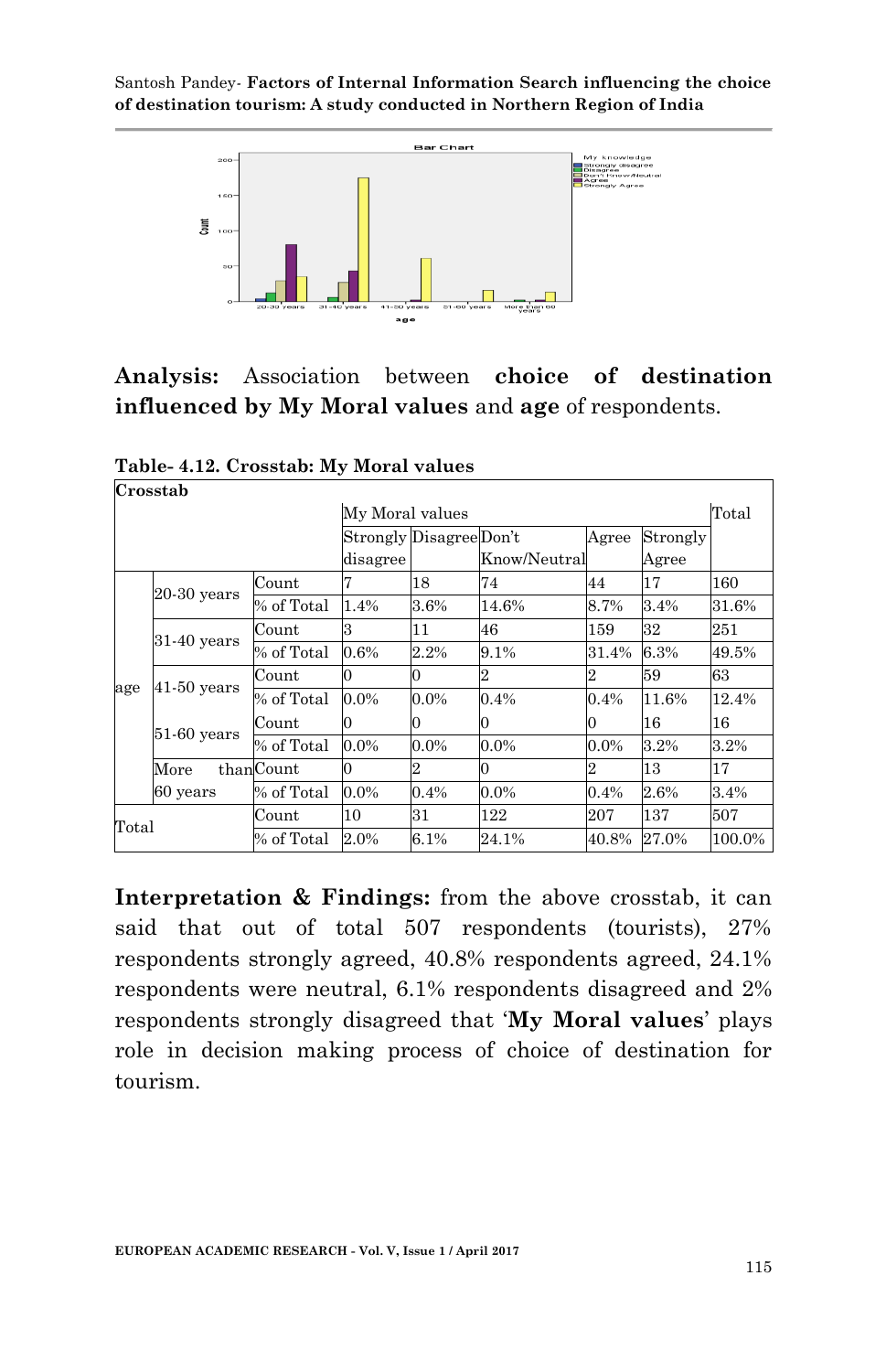H0: The two factors are independent.

H1: The two factors are not independent (associated).

Tool Used: Chi Square Test (Analyze  $\rightarrow$  Descriptive Statistics  $\rightarrow$  Crosstabs)

# **Table- 4.13 Chi-Square Tests**

|                              | Value                | df | Asymp. Sig. (2-sided) |  |
|------------------------------|----------------------|----|-----------------------|--|
| Pearson Chi-Square           | 332.049 <sup>a</sup> | 16 | .000                  |  |
| Likelihood Ratio             | 314.416              | 16 | .000                  |  |
| Linear-by-Linear Association | 129.563              |    | .000                  |  |
| N of Valid Cases             | 507                  |    |                       |  |

#### **Table- 4.14 Symmetric Measures**

| <b>Symmetric Measures</b>                                            |                                      |       |              |  |  |  |  |
|----------------------------------------------------------------------|--------------------------------------|-------|--------------|--|--|--|--|
|                                                                      |                                      | Value | Approx. Sig. |  |  |  |  |
| Nominal by Nominal                                                   | Contingency Coefficient              | .629  | .000         |  |  |  |  |
| N of Valid Cases                                                     |                                      | 507   |              |  |  |  |  |
|                                                                      | a. Not assuming the null hypothesis. |       |              |  |  |  |  |
| b. Using the asymptotic standard error assuming the null hypothesis. |                                      |       |              |  |  |  |  |

**Interpretation & Findings:** From the table we find out that asymptotic significance for Pearson Chi Square comes out to be 0.000 (less than 0.05) so we **reject null hypothesis** at 5% level of significance. Hence it can be concluded that **two variables are associated**.



**EUROPEAN ACADEMIC RESEARCH - Vol. V, Issue 1 / April 2017**

'n.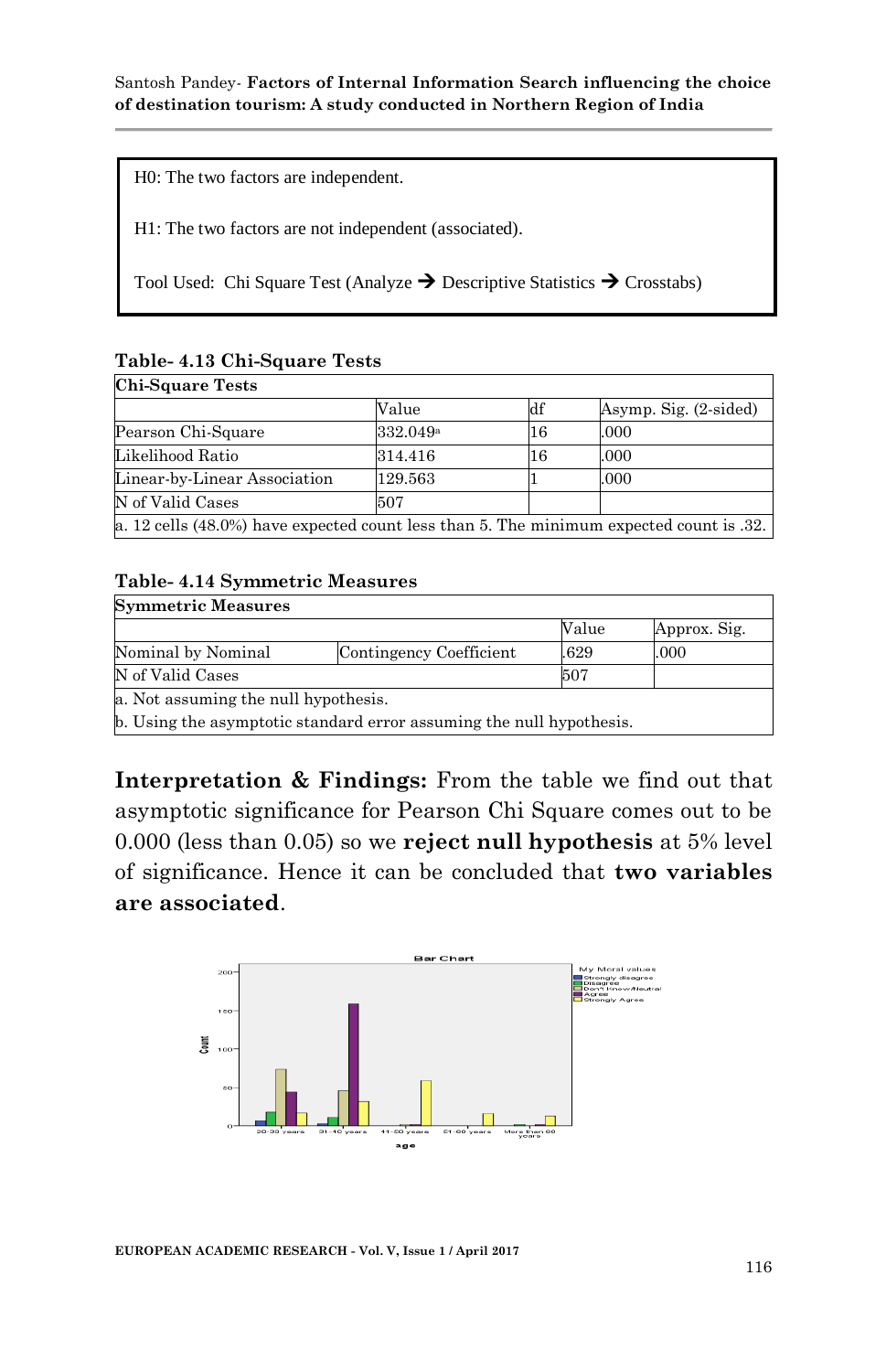**Analysis:** Association between **choice of destination influenced by My Religious values** and **age** of respondents.

| Crosstab            |                       |            |          |                         |              |         |          |        |
|---------------------|-----------------------|------------|----------|-------------------------|--------------|---------|----------|--------|
|                     |                       |            |          | My Religious values     |              |         |          | Total  |
|                     |                       |            |          | Strongly Disagree Don't |              | Agree   | Strongly |        |
|                     |                       |            | disagree |                         | Know/Neutral |         | Agree    |        |
|                     |                       | Count      |          | 59                      | 46           | 38      | 15       | 160    |
|                     | $20-30$ years         | % of Total | 0.4%     | 11.6%                   | 9.1%         | 7.5%    | 3.0%     | 31.6%  |
|                     | $31-40$ years         | Count      | 6        | 24                      | 29           | 164     | 28       | 251    |
|                     |                       | % of Total | 1.2%     | 4.7%                    | 5.7%         | 32.3%   | 5.5%     | 49.5%  |
|                     | $41-50$ years         | Count      |          | 0                       | 2            |         | 61       | 63     |
| age                 |                       | % of Total | $0.0\%$  | $0.0\%$                 | 0.4%         | $0.0\%$ | 12.0%    | 12.4%  |
|                     |                       | Count      | 0        | 0                       |              |         | 16       | 16     |
|                     | $51-60$ years         | % of Total | $0.0\%$  | $0.0\%$                 | $0.0\%$      | $0.0\%$ | 3.2%     | 3.2%   |
|                     | $\operatorname{More}$ | thanCount  | 0        | $\Omega$                | 2            |         | 13       | 17     |
|                     | 60 years              | % of Total | $0.0\%$  | $0.0\%$                 | 0.4%         | 0.4%    | 2.6%     | 3.4%   |
|                     |                       | Count      | 8        | 83                      | 79           | 204     | 133      | 507    |
| Total<br>% of Total |                       |            | 1.6%     | 16.4%                   | 15.6%        | 40.2%   | 26.2%    | 100.0% |

# **Table- 4.15 Crosstab: My Religious values**

**Interpretation & Findings:** from the above crosstab, it can said that out of total 507 respondents (tourists), 26.2% respondents strongly agreed, 40.2% respondents agreed, 15.6% respondents were neutral, 16.4% respondents disagreed and 1.6% respondents strongly disagreed that "**My Religious values**" plays role in decision making process of choice of destination for tourism.

H0: The two factors are independent.

H1: The two factors are not independent (associated).

Tool Used: Chi Square Test (Analyze  $\rightarrow$  Descriptive Statistics  $\rightarrow$  Crosstabs)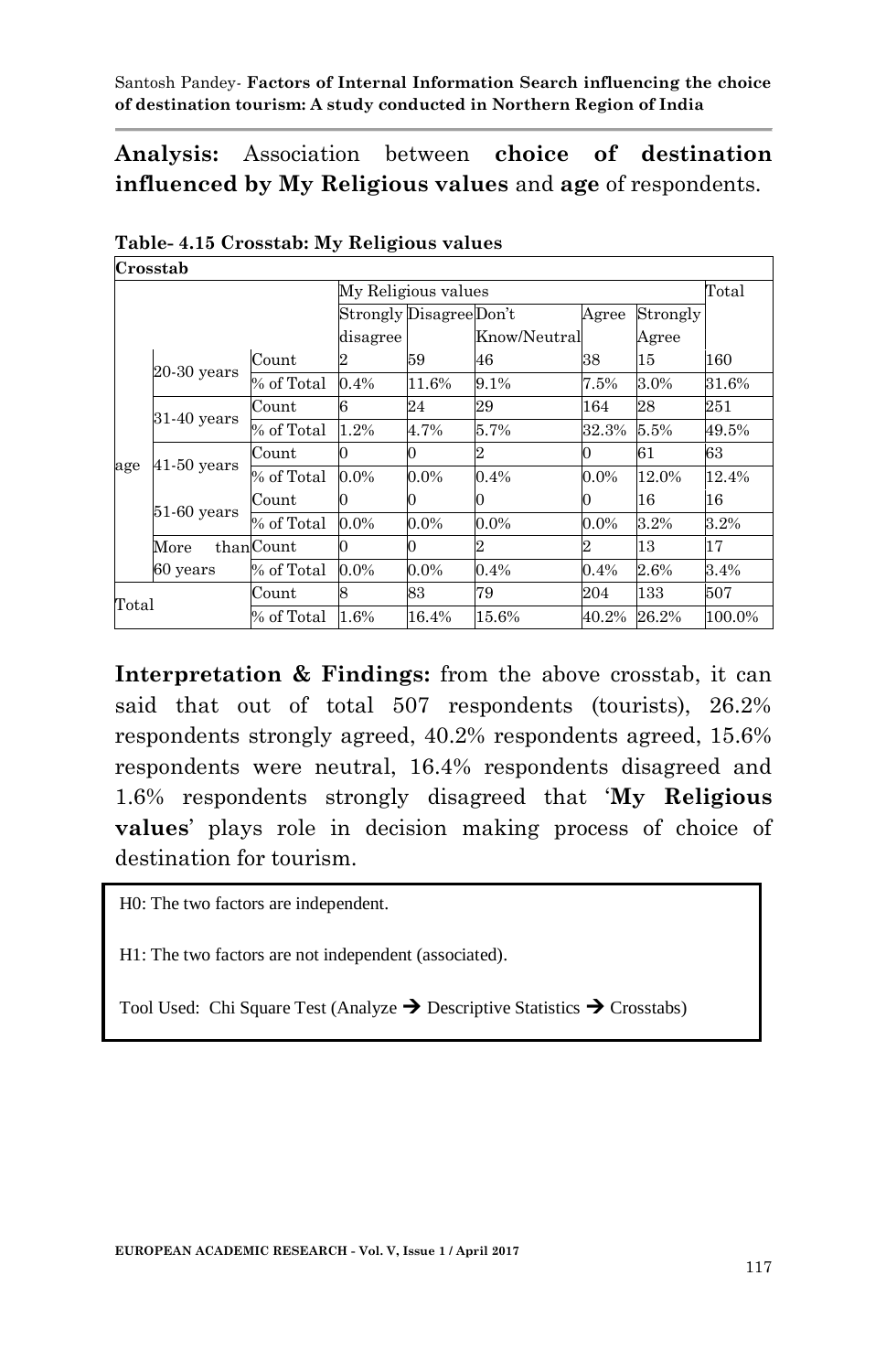| Table-4.10 Uni-Square Tests                                                               |                      |    |                       |  |  |  |  |
|-------------------------------------------------------------------------------------------|----------------------|----|-----------------------|--|--|--|--|
| <b>Chi-Square Tests</b>                                                                   |                      |    |                       |  |  |  |  |
|                                                                                           | Value                | df | Asymp. Sig. (2-sided) |  |  |  |  |
| Pearson Chi-Square                                                                        | 389.519 <sup>a</sup> | 16 | .000                  |  |  |  |  |
| Likelihood Ratio                                                                          | 370.814              | 16 | .000                  |  |  |  |  |
| Linear-by-Linear Association                                                              | 150.470              |    | .000                  |  |  |  |  |
| N of Valid Cases                                                                          | 507                  |    |                       |  |  |  |  |
| a. 11 cells $(44.0%)$ have expected count less than 5. The minimum expected count is .25. |                      |    |                       |  |  |  |  |

# **Table-4.16 Chi-Square Tests**

### **Table-4.17 Symmetric Measures**

| <b>Symmetric Measures</b>                                            |                         |       |              |  |  |  |  |
|----------------------------------------------------------------------|-------------------------|-------|--------------|--|--|--|--|
|                                                                      |                         | Value | Approx. Sig. |  |  |  |  |
| Nominal by Nominal                                                   | Contingency Coefficient | .659  | .000         |  |  |  |  |
| N of Valid Cases                                                     | 507                     |       |              |  |  |  |  |
| a. Not assuming the null hypothesis.                                 |                         |       |              |  |  |  |  |
| b. Using the asymptotic standard error assuming the null hypothesis. |                         |       |              |  |  |  |  |

**Interpretation & Findings:** From the table we find out that asymptotic significance for Pearson Chi Square comes out to be 0.000 (less than 0.05) so we **reject null hypothesis** at 5% level of significance. Hence it can be concluded that **two variables are associated**.



**Analysis:** Association between **choice of destination influenced by My Religion** and **age** of respondents.

| Crosstab |               |                      |                         |      |              |       |          |       |  |
|----------|---------------|----------------------|-------------------------|------|--------------|-------|----------|-------|--|
|          |               |                      | My religion             |      |              |       |          | Total |  |
|          |               |                      | Strongly Disagree Don't |      |              | Agree | Strongly |       |  |
|          |               |                      | disagree                |      | Know/Neutral |       | Agree    |       |  |
|          | $20-30$ years | Count                | 26                      | 26   | 60           | 33    | 15       | 160   |  |
| age      |               | $%$ of Total $5.1\%$ |                         | 5.1% | 1.8%         | 6.5%  | 3.0%     | 31.6% |  |

| Table- 4.18 Crosstab: My religion |  |  |  |
|-----------------------------------|--|--|--|
|-----------------------------------|--|--|--|

**EUROPEAN ACADEMIC RESEARCH - Vol. V, Issue 1 / April 2017**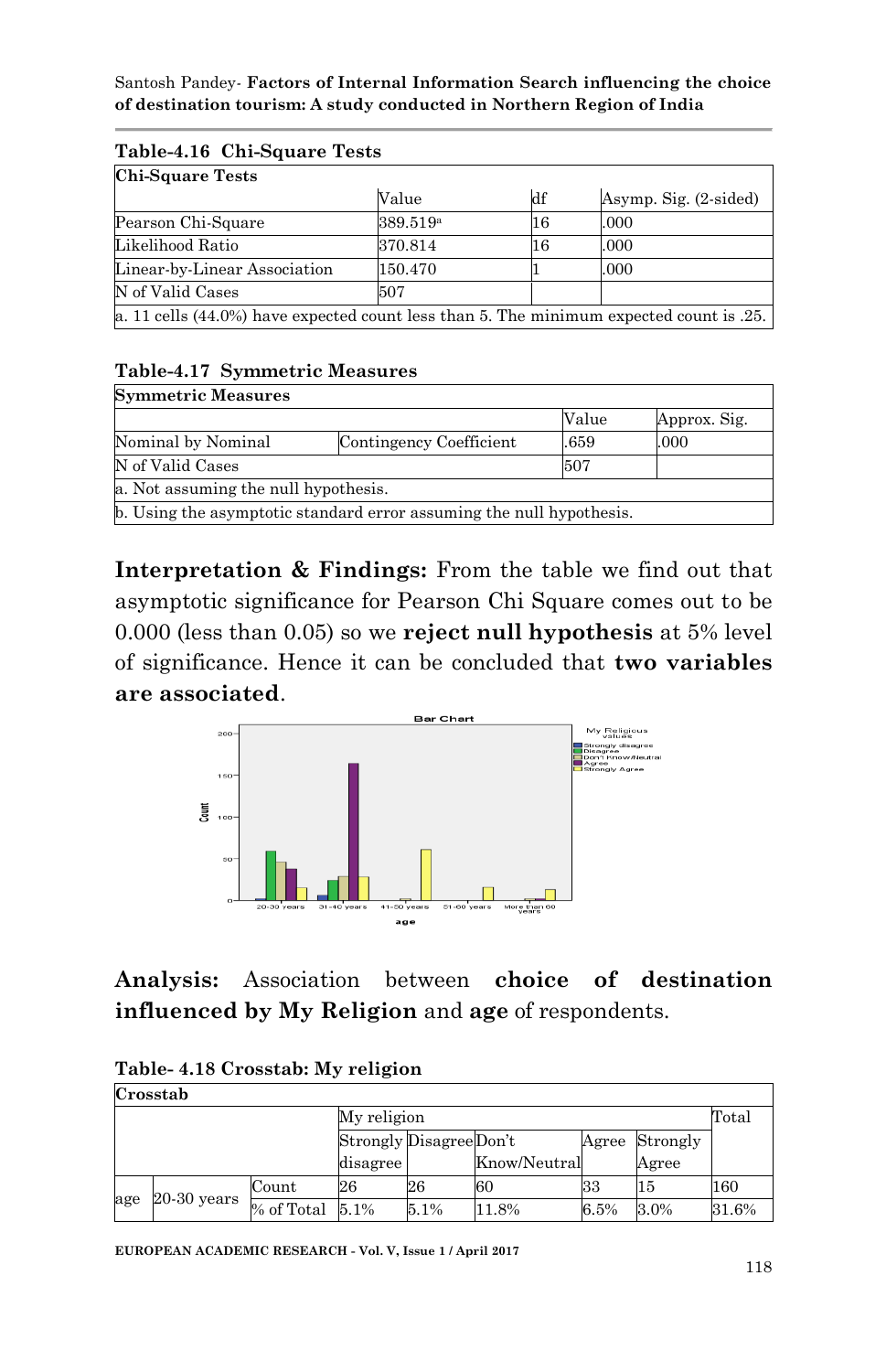|       |               | Count                    | 8       |         | 32      | 175     | 32    | 251    |
|-------|---------------|--------------------------|---------|---------|---------|---------|-------|--------|
|       | $31-40$ years | % of Total               | 1.6%    | 0.8%    | 6.3%    | 34.5%   | 6.3%  | 49.5%  |
|       | $41-50$ years | Count                    |         |         |         |         | 61    | 63     |
|       |               | % of Total               | $0.0\%$ | $0.0\%$ | 0.4%    | $0.0\%$ | 12.0% | 12.4%  |
|       |               | Count                    |         |         |         |         | 16    | 16     |
|       | $51-60$ years | $\overline{\%}$ of Total | $0.0\%$ | $0.0\%$ | $0.0\%$ | $0.0\%$ | 3.2%  | 3.2%   |
|       | More          | thanCount                |         |         | ∠       |         | 13    | 17     |
|       | 60 years      | % of Total               | $0.0\%$ | 0.4%    | 0.4%    | $0.0\%$ | 2.6%  | 3.4%   |
| Total |               | Count                    | 34      | 32      | 96      | 208     | 137   | 507    |
|       |               | % of Total               | 6.7%    | 6.3%    | 18.9%   | 41.0%   | 27.0% | 100.0% |

Interpretation & Findings: from the above crosstab, it can said that out of total 507 respondents (tourists), 27% respondents strongly agreed, 41% respondents agreed, 18.9% respondents were neutral, 6.3% respondents disagreed and 6.7% respondents strongly disagreed that "**My Religion**" plays role in decision making process of choice of destination for tourism.

H0: The two factors are independent.

H1: The two factors are not independent (associated).

Tool Used: Chi Square Test (Analyze  $\rightarrow$  Descriptive Statistics  $\rightarrow$  Crosstabs)

#### **Table- 4.19 Chi-Square Tests**

| <b>Chi-Square Tests</b>                                                                  |                      |    |                       |
|------------------------------------------------------------------------------------------|----------------------|----|-----------------------|
|                                                                                          | Value                | df | Asymp. Sig. (2-sided) |
| Pearson Chi-Square                                                                       | 422.310 <sup>a</sup> | 16 | .000                  |
| Likelihood Ratio                                                                         | 407.426              | 16 | .000                  |
| Linear-by-Linear Association                                                             | 145.463              |    | .000                  |
| N of Valid Cases                                                                         | 507                  |    |                       |
| a. 10 cells (40.0%) have expected count less than 5. The minimum expected count is 1.01. |                      |    |                       |

### **Table- 4.20 Symmetric Measures**

| <b>Symmetric Measures</b>            |                                                                      |       |              |
|--------------------------------------|----------------------------------------------------------------------|-------|--------------|
|                                      |                                                                      | Value | Approx. Sig. |
| Nominal by Nominal                   | Contingency Coefficient                                              | .674  | .000         |
| N of Valid Cases                     |                                                                      | 507   |              |
| a. Not assuming the null hypothesis. |                                                                      |       |              |
|                                      | b. Using the asymptotic standard error assuming the null hypothesis. |       |              |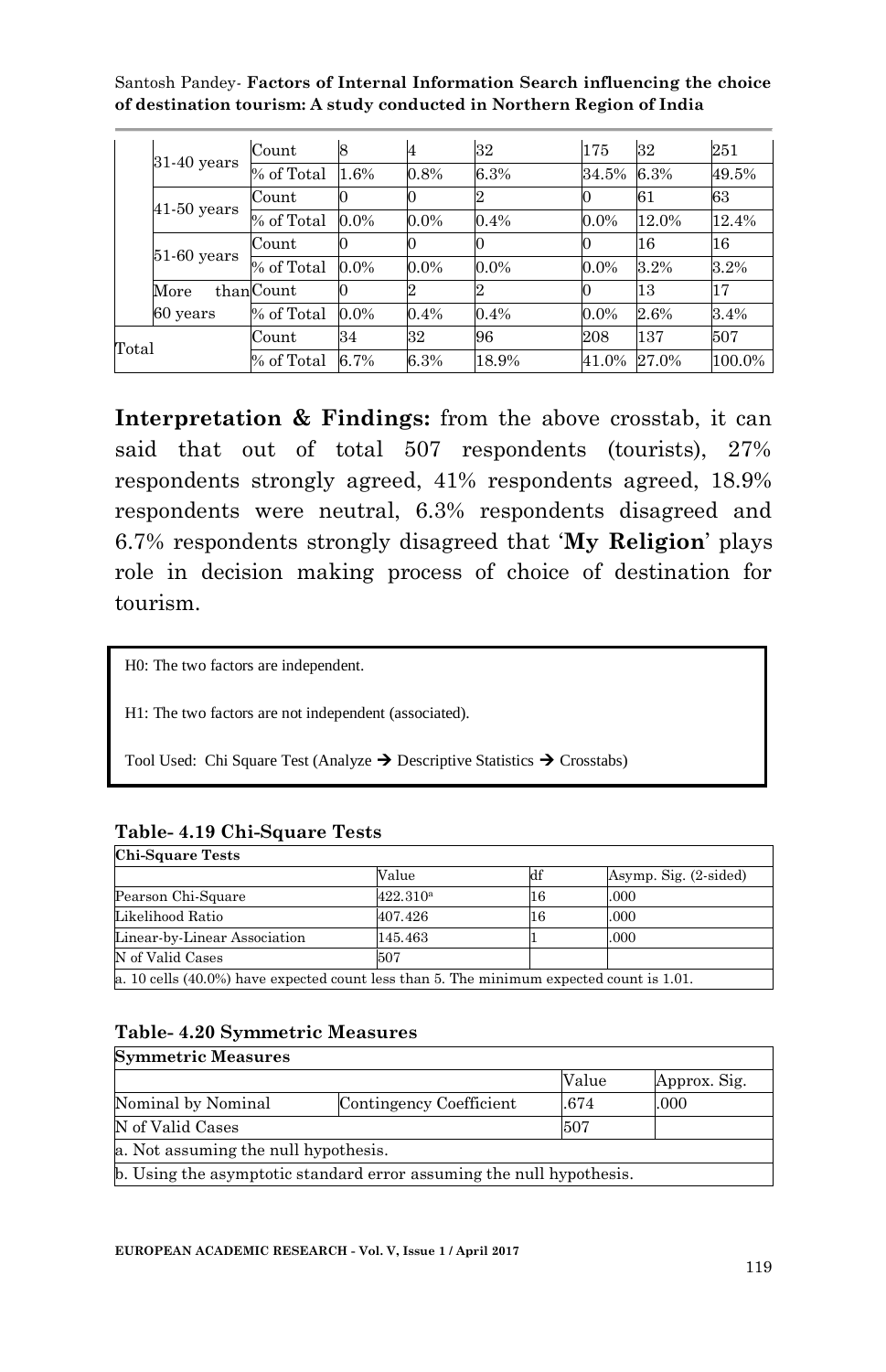**Interpretation & Findings:** From the table we find out that asymptotic significance for Pearson Chi Square comes out to be 0.000 (less than 0.05) so we **reject null hypothesis** at 5% level of significance. Hence it can be concluded that **two variables are associated**.



**Analysis:** Association between **choice of destination influenced by My belief & values** and **age** of respondents.

**Table-4.21 Crosstab: My belief & values Crosstab**

|       | Crosstab      |            |                    |                        |              |         |          |        |
|-------|---------------|------------|--------------------|------------------------|--------------|---------|----------|--------|
|       |               |            | My belief & values |                        | Total        |         |          |        |
|       |               |            |                    | Strongly DisagreeDon't |              | Agree   | Strongly |        |
|       |               |            | disagree           |                        | Know/Neutral |         | Agree    |        |
|       |               | Count      | 10                 | 42                     | 45           | 50      | 13       | 160    |
|       | $20-30$ years | % of Total | 2.0%               | 8.3%                   | 8.9%         | 9.9%    | 2.6%     | 31.6%  |
|       | $31-40$ years | Count      | 0                  | 8                      | 57           | 159     | 27       | 251    |
|       |               | % of Total | $0.0\%$            | 1.6%                   | 11.2%        | 31.4%   | 5.3%     | 49.5%  |
|       | $41-50$ years | Count      | 0                  | 0                      | 0            | 4       | 59       | 63     |
| age   |               | % of Total | 0.0%               | $0.0\%$                | $0.0\%$      | 0.8%    | 11.6%    | 12.4%  |
|       |               | Count      | 0                  |                        | 0            | 0       | 16       | 16     |
|       | $51-60$ years | % of Total | $0.0\%$            | $0.0\%$                | $0.0\%$      | $0.0\%$ | 3.2%     | 3.2%   |
|       | More          | thanCount  | 0                  | 4                      | 0            | 0       | 13       | 17     |
|       | 60 years      | % of Total | $0.0\%$            | 0.8%                   | $0.0\%$      | $0.0\%$ | 2.6%     | 3.4%   |
| Total |               | Count      | 10                 | 54                     | 102          | 213     | 128      | 507    |
|       |               | % of Total | 2.0%               | 10.7%                  | 20.1%        | 42.0%   | 25.2%    | 100.0% |

**Interpretation & Findings:** from the above crosstab, it can said that out of total 507 respondents (tourists), 25.2% respondents strongly agreed, 42% respondents agreed, 20.1% respondents were neutral, 10.7% respondents disagreed and 2% respondents strongly disagreed that "**My belief & values**" plays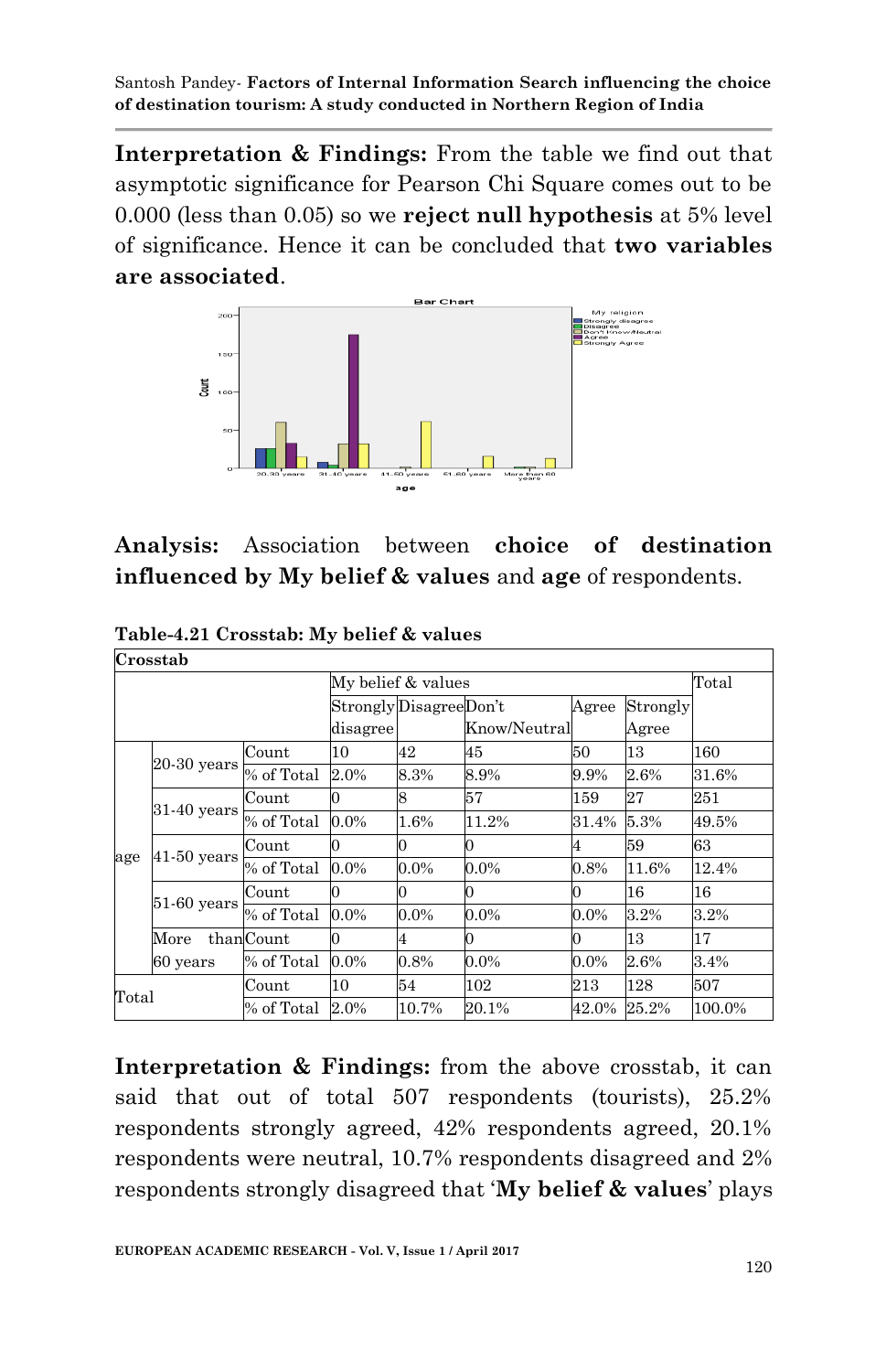role in decision making process of choice of destination for tourism.

H0: The two factors are independent.

H1: The two factors are not independent (associated).

Tool Used: Chi Square Test (Analyze  $\rightarrow$  Descriptive Statistics  $\rightarrow$  Crosstabs)

| rable-4.44 Uni-Square resus                                                               |                      |    |                             |  |  |  |
|-------------------------------------------------------------------------------------------|----------------------|----|-----------------------------|--|--|--|
| <b>Chi-Square Tests</b>                                                                   |                      |    |                             |  |  |  |
|                                                                                           | Value                | df | Asymp. Sig. $(2\t{-sided})$ |  |  |  |
| Pearson Chi-Square                                                                        | 381.518 <sup>a</sup> | 16 | .000                        |  |  |  |
| Likelihood Ratio                                                                          | 367.717              | 16 | .000                        |  |  |  |
| Linear-by-Linear Association                                                              | 139.481              |    | .000                        |  |  |  |
| N of Valid Cases                                                                          | 507                  |    |                             |  |  |  |
| a. 11 cells $(44.0%)$ have expected count less than 5. The minimum expected count is .32. |                      |    |                             |  |  |  |

### **Table- 4.22 Chi-Square Tests**

### **Table-4.23 Symmetric Measures**

| <b>Symmetric Measures</b>            |                                                                      |       |              |
|--------------------------------------|----------------------------------------------------------------------|-------|--------------|
|                                      |                                                                      | Value | Approx. Sig. |
| Nominal by Nominal                   | Contingency Coefficient                                              | .655  | .000         |
| N of Valid Cases                     |                                                                      | 507   |              |
| a. Not assuming the null hypothesis. |                                                                      |       |              |
|                                      | b. Using the asymptotic standard error assuming the null hypothesis. |       |              |

**Interpretation & Findings:** From the table we find out that asymptotic significance for Pearson Chi Square comes out to be 0.000 (less than 0.05) so we **reject null hypothesis** at 5% level of significance. Hence it can be concluded that **two variables are associated**.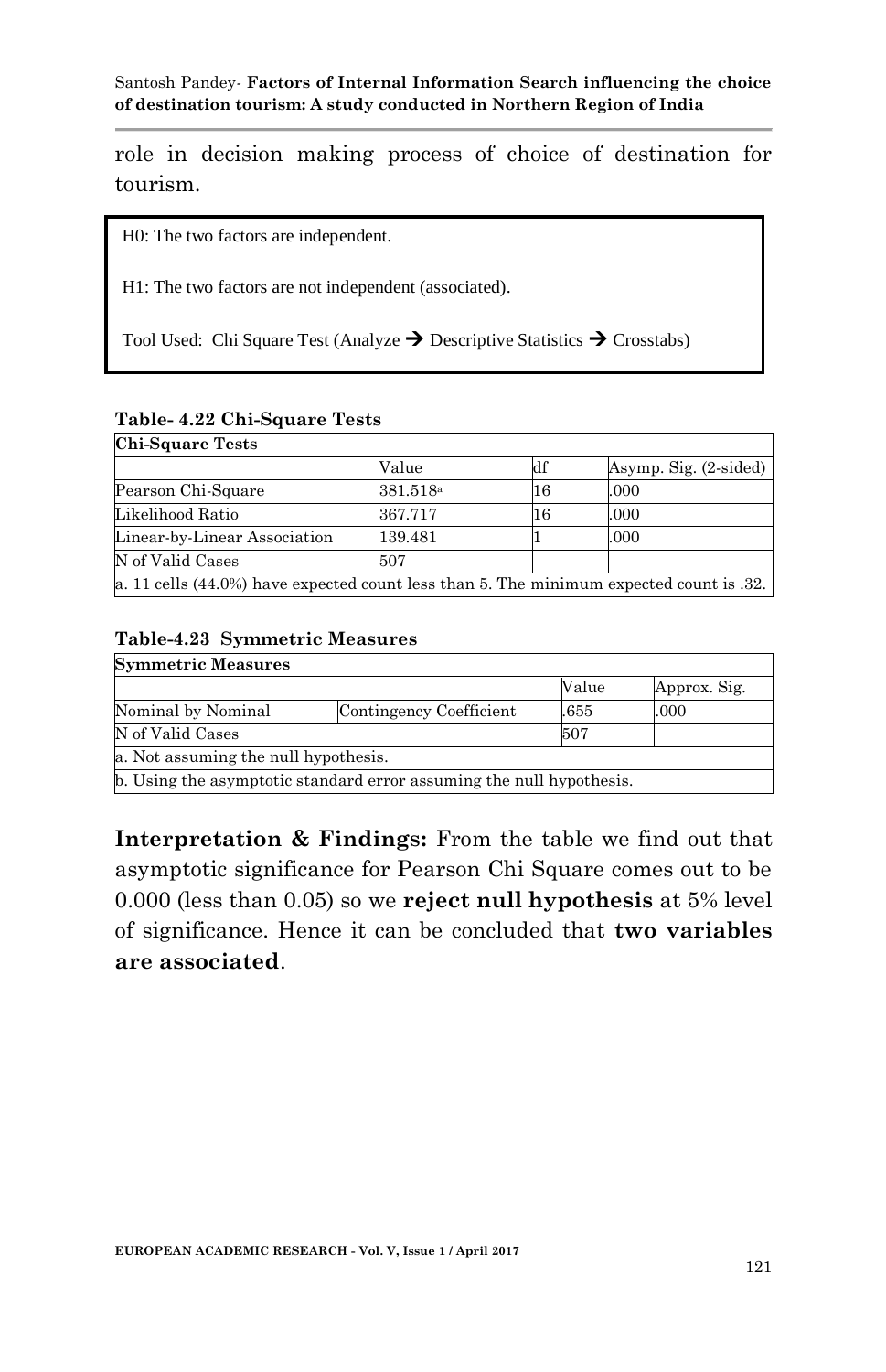

**Analysis:** Association between **choice of destination influenced** by **My cultural and traditional values** and **age** of respondents.

|               | Crosstab                           |            |          |                                             |              |         |       |        |  |
|---------------|------------------------------------|------------|----------|---------------------------------------------|--------------|---------|-------|--------|--|
|               | My cultural and traditional values |            |          |                                             |              |         |       | Total  |  |
|               |                                    |            |          | Strongly DisagreeDon't<br>Strongly<br>Agree |              |         |       |        |  |
|               |                                    |            | disagree |                                             | Know/Neutral |         | Agree |        |  |
|               |                                    | Count      | 12       | 16                                          | 71           | 48      | 13    | 160    |  |
|               | $20-30$ years                      | % of Total | 2.4%     | 3.2%                                        | 14.0%        | 9.5%    | 2.6%  | 31.6%  |  |
|               | $31-40$ years                      | Count      | 0        | 10                                          | 38           | 169     | 34    | 251    |  |
|               |                                    | % of Total | $0.0\%$  | 2.0%                                        | 7.5%         | 33.3%   | 6.7%  | 49.5%  |  |
| $41-50$ years | Count                              | 0          | $\Omega$ | 2                                           | 2            | 59      | 63    |        |  |
| age           |                                    | % of Total | $0.0\%$  | $0.0\%$                                     | 0.4%         | 0.4%    | 11.6% | 12.4%  |  |
|               | $51-60$ years                      | Count      | 0        | 0                                           | 0            | 0       | 16    | 16     |  |
|               |                                    | % of Total | $0.0\%$  | $0.0\%$                                     | $0.0\%$      | $0.0\%$ | 3.2%  | 3.2%   |  |
|               | $\operatorname{More}$              | thanCount  | 2        | $\overline{2}$                              | 0            | 0       | 13    | 17     |  |
|               | 60 years                           | % of Total | 0.4%     | 0.4%                                        | $0.0\%$      | $0.0\%$ | 2.6%  | 3.4%   |  |
| Total         |                                    | Count      | 14       | 28                                          | 111          | 219     | 135   | 507    |  |
|               |                                    | % of Total | 2.8%     | 5.5%                                        | 21.9%        | 43.2%   | 26.6% | 100.0% |  |

**Table-4.24 Crosstab: My cultural and traditional values**

**Interpretation & Findings:** From the above crosstab, it can said that out of total 507 respondents (tourists), 26.6% respondents strongly agreed, 43.2% respondents agreed, 21.9% respondents were neutral, 5.5% respondents disagreed and 2.8% respondents strongly disagreed that "**My cultural and traditional values**" plays role in decision making process of choice of destination for tourism.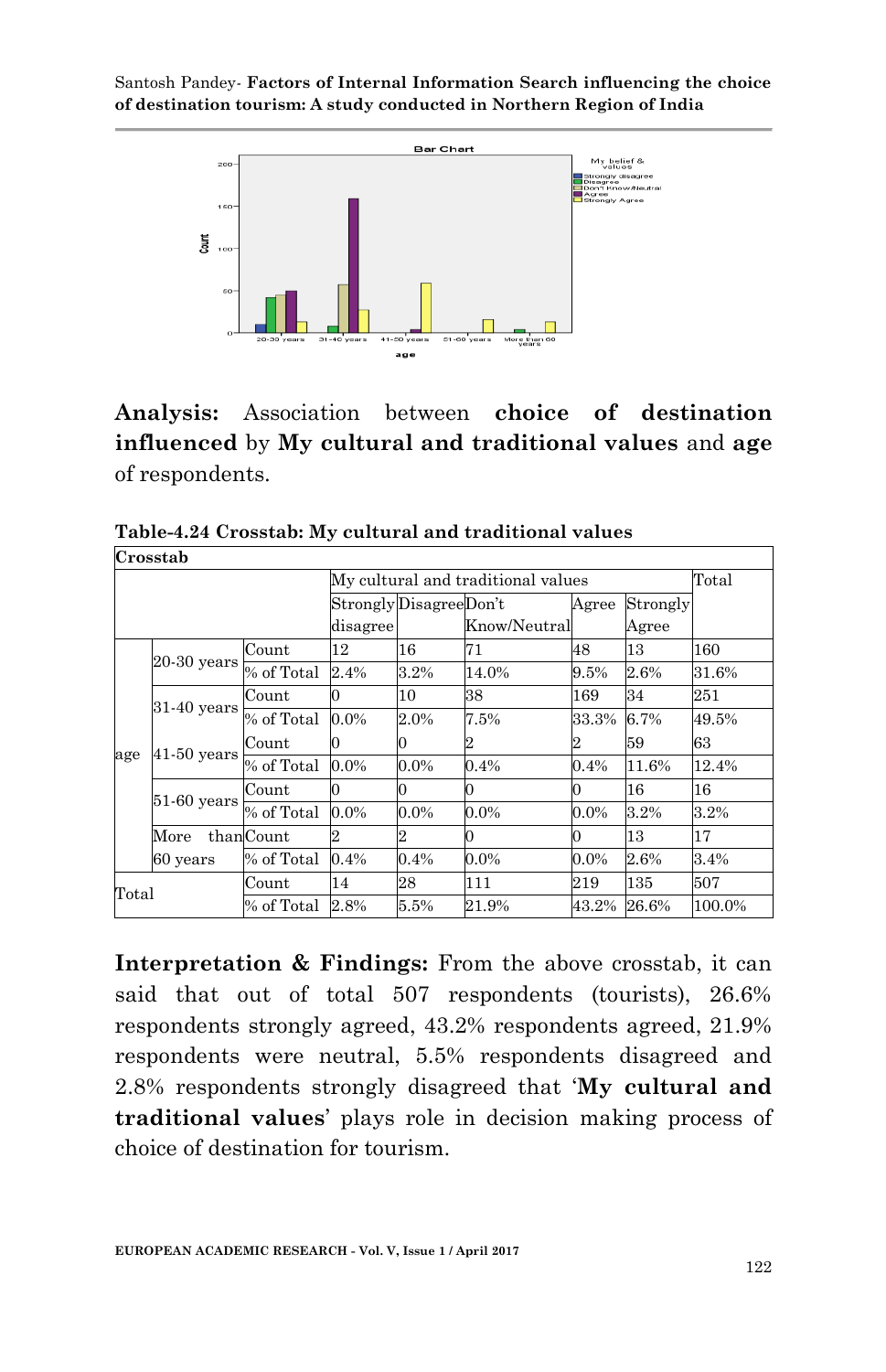H0: The two factors are independent.

H1: The two factors are not independent (associated).

Tool Used: Chi Square Test (Analyze  $\rightarrow$  Descriptive Statistics  $\rightarrow$  Crosstabs)

### **Table- 4.25 Chi-Square Tests**

| <b>Chi-Square Tests</b>                                                                 |                      |    |                       |  |  |  |
|-----------------------------------------------------------------------------------------|----------------------|----|-----------------------|--|--|--|
|                                                                                         | Value                | кď | Asymp. Sig. (2-sided) |  |  |  |
| Pearson Chi-Square                                                                      | 368.143 <sup>a</sup> | 16 | .000                  |  |  |  |
| Likelihood Ratio                                                                        | 355.783              | 16 | .000                  |  |  |  |
| Linear-by-Linear Association                                                            | 119.832              |    | .000                  |  |  |  |
| N of Valid Cases                                                                        | 507                  |    |                       |  |  |  |
| a. 11 cells (44.0%) have expected count less than 5. The minimum expected count is .44. |                      |    |                       |  |  |  |

# **Table-4.26 Symmetric Measures**

| <b>Symmetric Measures</b>            |                                                                      | Value | Approx. Sig. |
|--------------------------------------|----------------------------------------------------------------------|-------|--------------|
| Nominal by Nominal                   | Contingency Coefficient                                              | .649  | .000         |
| N of Valid Cases                     |                                                                      | 507   |              |
| a. Not assuming the null hypothesis. |                                                                      |       |              |
|                                      | b. Using the asymptotic standard error assuming the null hypothesis. |       |              |

**Interpretation & Findings:** From the table we find out that asymptotic significance for Pearson Chi Square comes out to be 0.000 (less than 0.05) so we **reject null hypothesis** at 5% level of significance. Hence it can be concluded that **two variables are associated**.



**EUROPEAN ACADEMIC RESEARCH - Vol. V, Issue 1 / April 2017**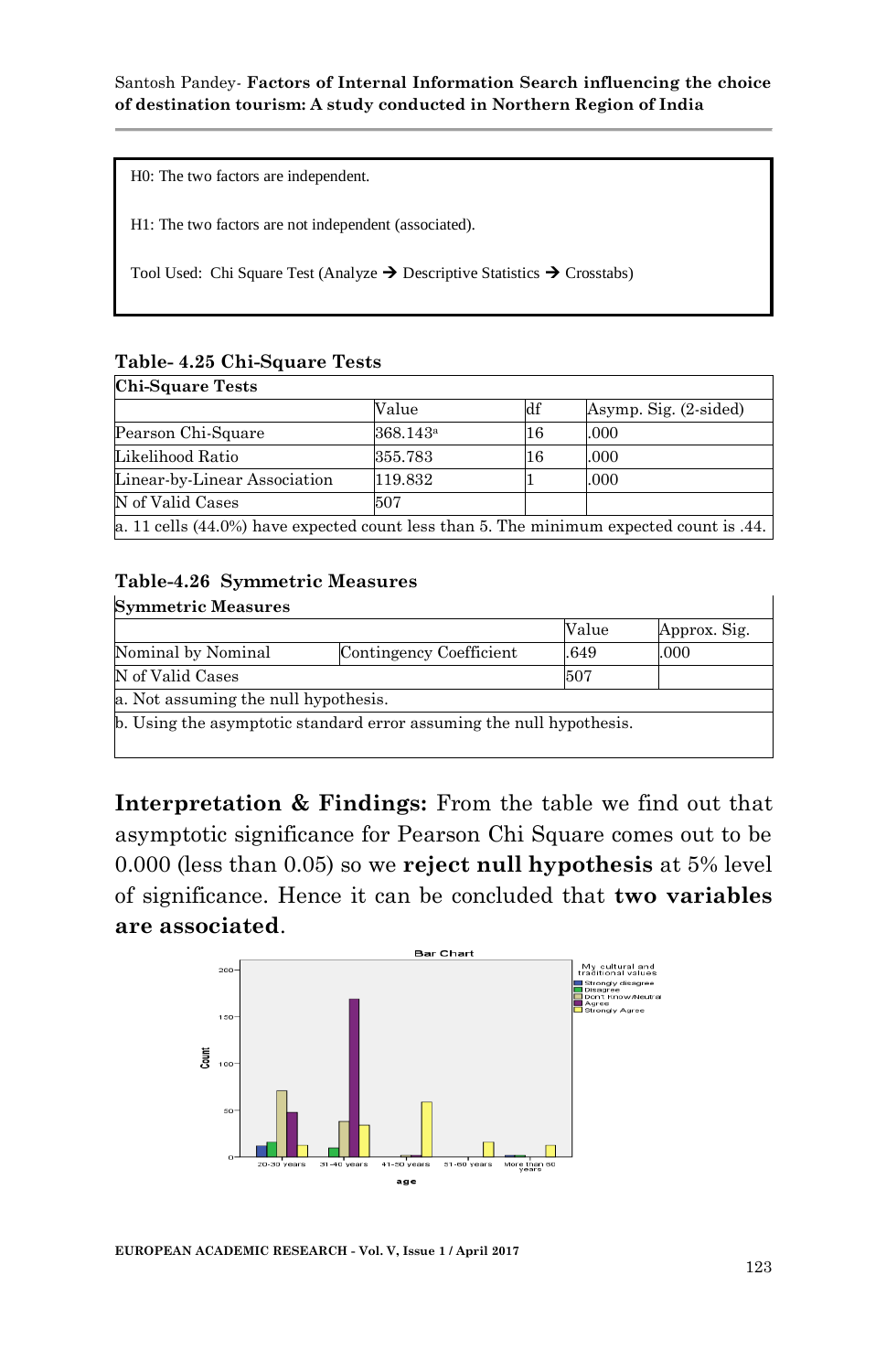As our **Research Objective-2, Hypotheses**-**2** were-

**Research Objective-2:** To find out the association between the **Age** of the tourists visiting North India and the factors that influence Internal Information Search.

*Alternate Hypothesis (H1)-2: There is association between the Age of the tourists visiting North India and the factors that influence Internal Information Search*

*Null Hypothesis (H0)-2: There is no association between the Age of the tourists visiting North India and the factors that influence Internal Information Search.*

From the above findings, it can be concluded that researcher was able to find out the discrepancy gap between the perception of male tourists and female tourists visiting North India for the **factors that influence Internal Information Search.** 

So, it can be said that our **Alternate Hypothesis (H1)-2** is **accepted and our Null Hypothesis (H0)-2** is **rejected,**  hence it can be concluded that our **Research Objective-2** is **fulfilled.**

# **CONCLUSION & FINDINGS**

There is statistically significant association between Factors of Internal Information Search that **influence the choice of tourism destination** of the tourists that visited northern region of India. Following were the factors of Internal Information Search-

- My previous experience
- My knowledge
- My Religious values
- My religion
- My belief & values
- My cultural and traditional values
- My Moral values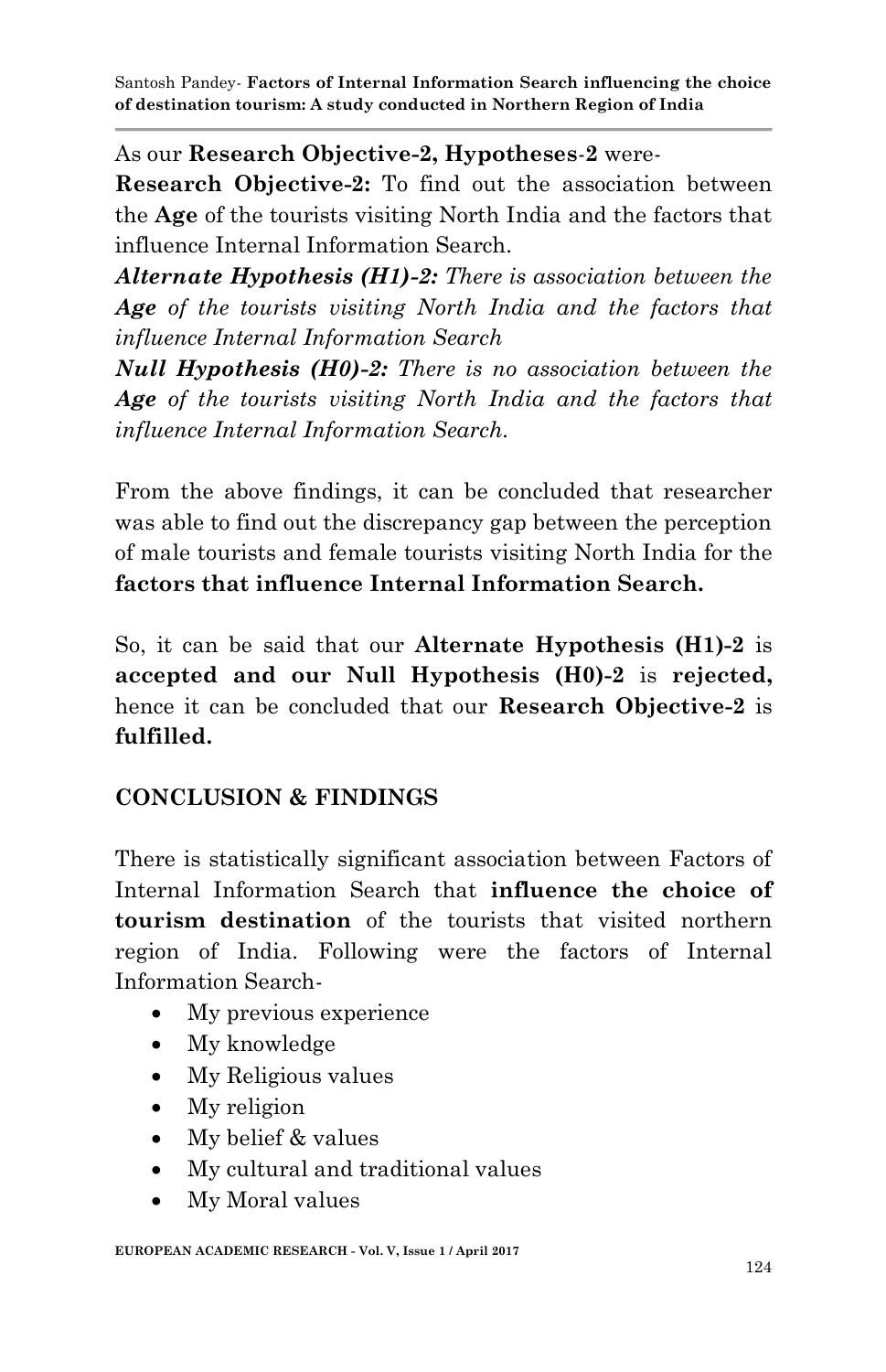It can be seen that there is **no** significant difference between the males" perception and females" perception for Social Networking Sites so we can say that there is **no** difference between perception of male tourists & Perception of female tourists.

As the significance value in case of social networking sites is .166 when Equal variances assumed & .171 when Equal variances not assumed, it shows that the significant value is greater than .05, hence it can be said that there is no significant difference.

So, it can be concluded that social networking sites influences the choice of destination equally in case of males and females.

It can be seen that there is **no** significant difference between the males" perception and females" perception for three factors namely-**My Moral values, My Religious values, My religion;** so we can say that there is **no** difference between perception of male tourists & Perception of female tourists.

As the significance value in case of **My Moral values, My Religious values, My religion** is greater than .05, hence it can be said that there is no significant difference.

So, it can be concluded that **My Moral values, My Religious values, My religion** are the factors of **Internal Information Search** that **influence the choice of destination equally in case of males and females.**

It can be seen from the above table that other four factors have significant value less than .05, so, it can be concluded that **there is significant difference between the perception of male tourists and perception of female tourists** for the following factors that influence **Internal Information Search** of males and females respectively**.**

- 1. My previous experience
- 2. My knowledge
- 3. My belief & values
- 4. My cultural and traditional values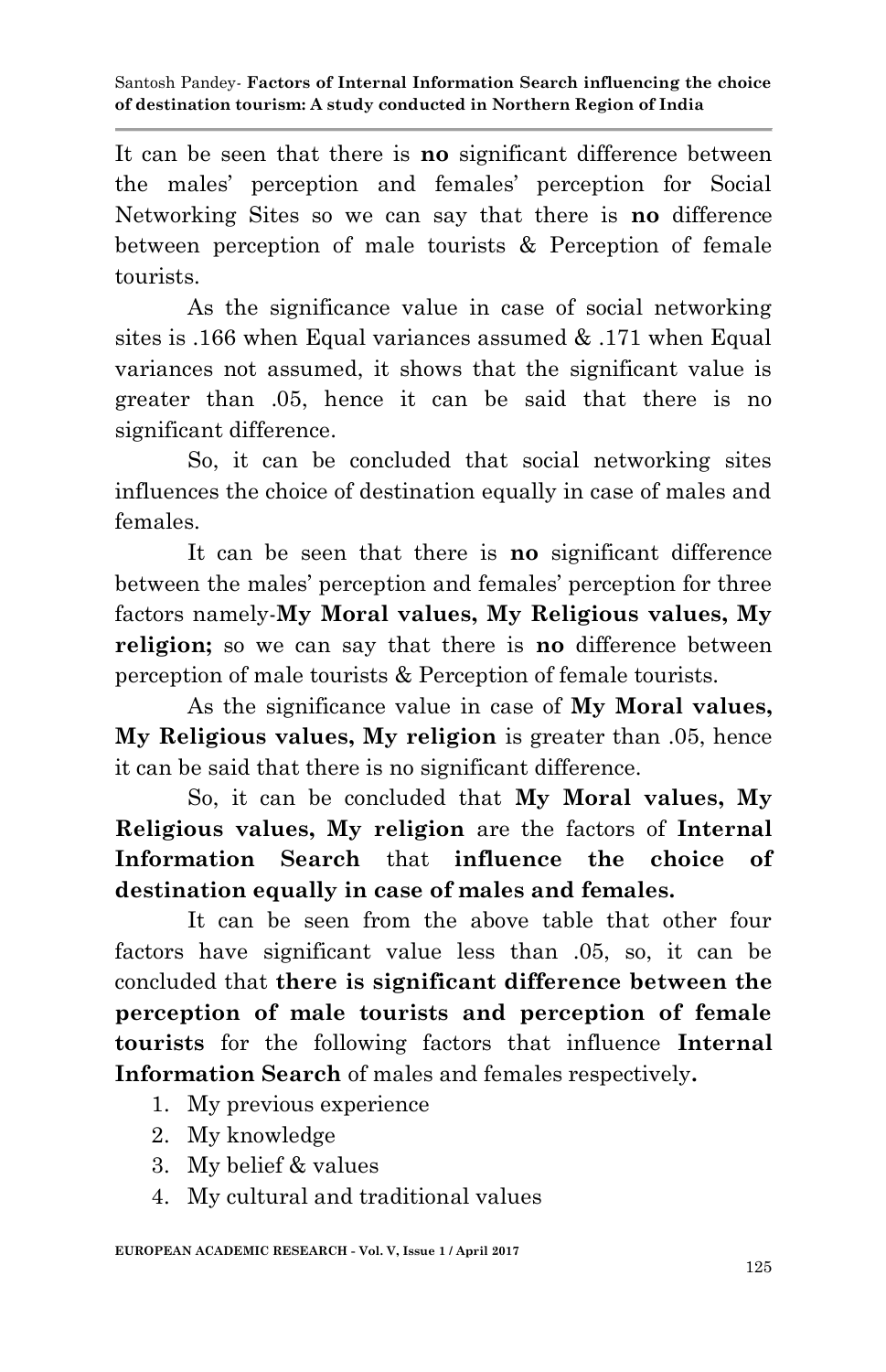## **Managerial Implications of the Study**

The practice of marketing and branding tourist destinations is becoming a widely recognized practice among tourism marketing organizations. The findings of this research have strong implications on private, public and governmental sectors that manage the tourism operations in order to maximize the foreign earnings. The study provides useful basic data that can guide research students and supervise academics interested in tourism destination marketing.

The study examined the travel behaviour of the tourists, which provides pragmatic guide to the destination marketers. The destination image attributes identified in this study are vital for the successful implementation of positioning strategies. However creating awareness of the state"s tourism attractions can provide major opportunities for the state in generating increased travel in future.

This study will be of great interest to tourism practitioners and research scholars with a strong interest in the marketing of tourism destinations. The study clearly suggests that tour operators in Northern region of India are narrowly positioning Northern region of India as a backwater destination with a relatively geographic emphasis on the central zone of the state. It is true that backwater is the Unique Selling Proposition of Northern region of India tourism. However, the analysis of tourist"s responses reveals the potentiality of other factors in attracting them to the destination. The researcher firmly believes that development and diversification of tourism product is very relevant for the successful destination brand promotion strategy.

Tour operators can also focus on marketing lesserknown destinations, which are enriched with natural beauty. The study also points out the major drawbacks of Northern region of India tourism. Such information is vital for rectifying the problem areas.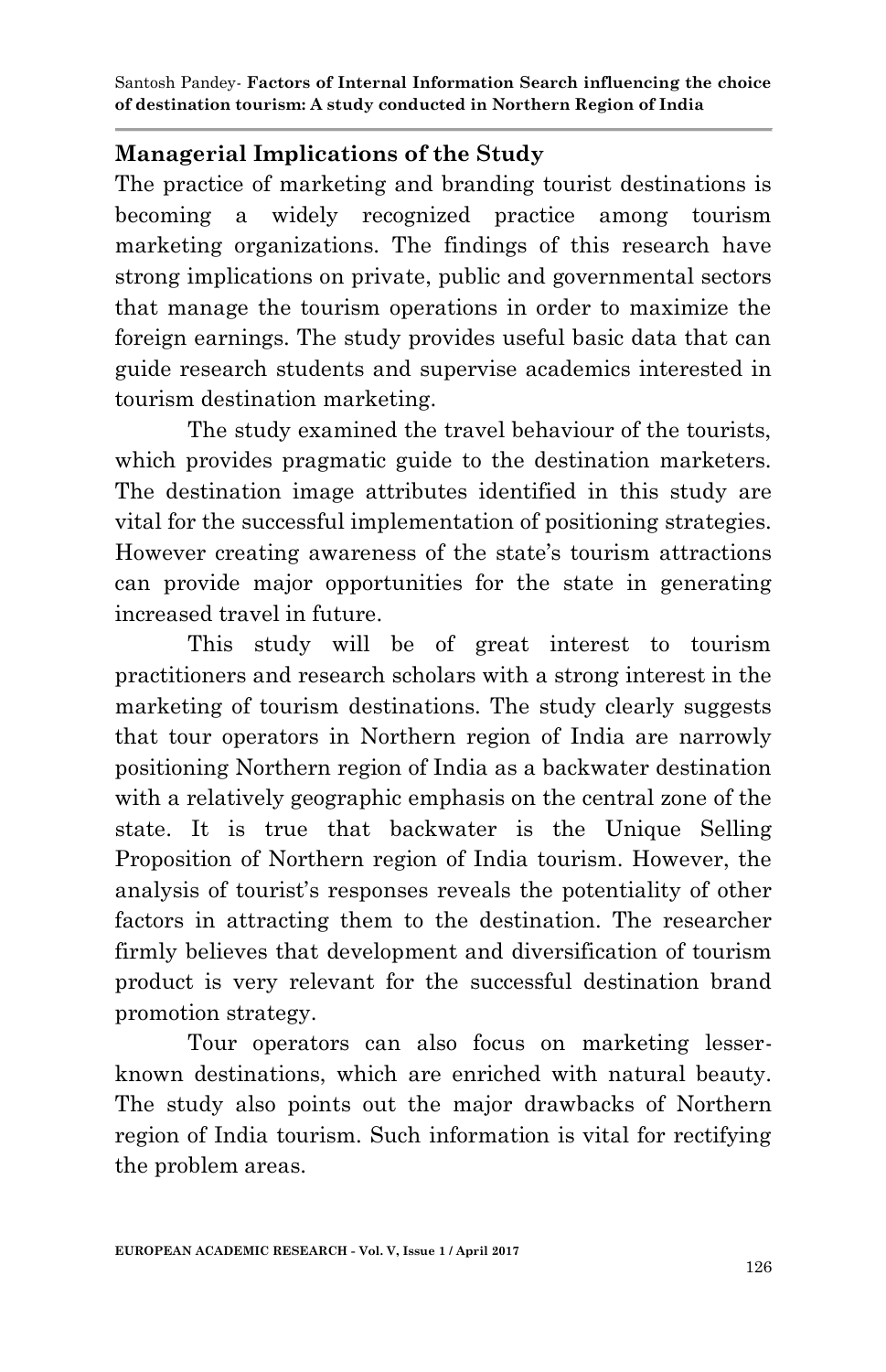# **RECOMMENDATIONS**

The above opportunities in destination tourism sector in the changing situations also demand marketing plans to face them effectively & avail of the opportunities to its full potential. In short these specific issues of marketing strategy for northern region states are:

• A new market strategy is needed which must be driven by new ideas and with the tune of business environment;

Efforts should also be taken to concentrate more on the untapped and unexplored potential of tourism sector like religious tourism. The major pilgrimage centres of Northern region of India must be developed and given publicity in order to promote pilgrim tourism.

# **Managerial Implications**

The practice of marketing and branding tourist destinations is becoming a widely recognized practice among tourism marketing organizations. The findings of present research study have substantial implications on private, public and governmental sectors that manage the tourism operations in order to maximize the foreign earnings. The study provides useful primary data that can guide research students and supervise academics interested in tourism destination marketing.

### **REFERENCES AND BIBLIOGRAPHY**

- "Annual Report 2009–10". Ministry of Tourism, Government of India.
- "India Tourism Statistics at a Glance". Market Research Division, Ministry of Tourism, Government of India.
- "Uttaranchal Tourism, Uttarakhand India Tourism, Uttaranchal Travel, Tourism In Uttaranchal, Adventure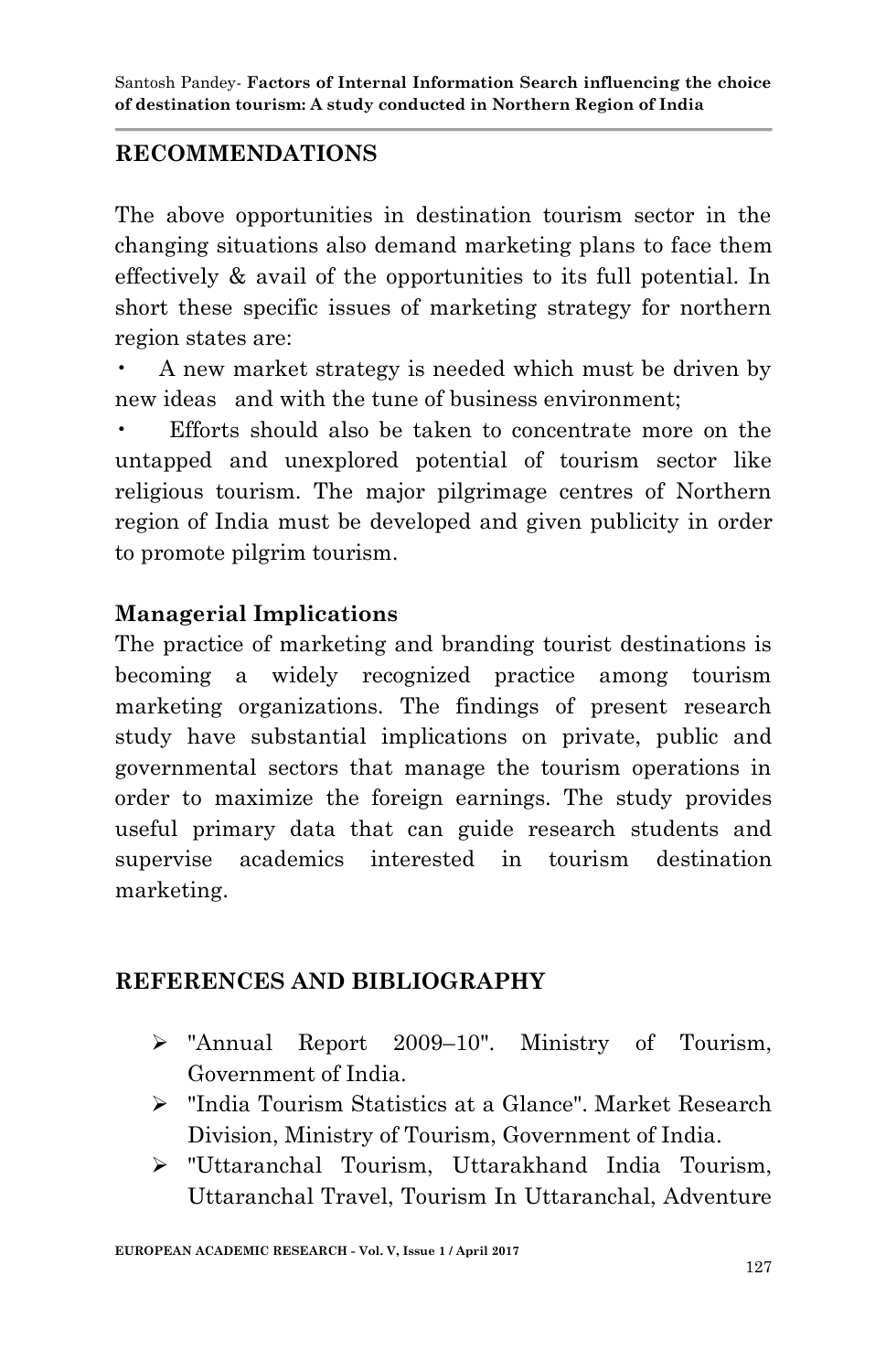Trekking Tour Uttaranchal India, Trekking Wildlife Hill Station Tour Packages Uttaranchal India". Uttaranchaltourism.in.

- Altekar, Sadashiv, A. (1965). Education in Ancient India, Sixth, Varanasi: Nand Kishore & Bros.
- Ashworth, G., & Goodall, B. (1988). Tourist image: marketing considerations. In B. Goodall, & G. Ashworth (Eds.), Marketing in the tourism industry: The promotion of destination regions (pp. 213e238). London: Routledge.
- Bigné, J. E., Sánchez, M. I., & Sánchez, J. (2001). Tourism image, evaluation variables and after purchase behavior: inter-relationship. Tourism Management, 22(6), 607e616.
- $\triangleright$  Blanke, J.; Chiesa, T. (2011). The Travel & Tourism Competitiveness Report 2011: Beyond the Downturn. Geneva, Switzerland: World Economic Forum. pp. 17, 66, 216.ISBN 978-92-95044-18-0.
- $\triangleright$  Buhalis, D. (2000). Marketing the competitive destination of the future. Tourism Management, 21(1), 97e116.
- > Buhalis, D. (2001), Tourism in Greece: Strategic Analysis and Challenges, *Current Issues in Tourism*, Vol. 4, No. 5, pp.440-480
- ▶ Bureau of immigration, Govt. of India, for 2014-2015.
- $\triangleright$  Choi, K. S., Cho, W. H., Lee, S. H., Lee, H. J., and Kim, C. K. (2004). The Relationships among Quality, Value, Satisfaction and Behavioral Intention in Health Care Provider Choice: A South Korean Study. Journal of Business Research, 57(8), 913–921.
- Chopra, A. (2008). "Organ-transplant black market thrives in India". The San Francisco Chronicle.
- Choudhury, A.U. (2002). Survey of Mrs Hume's pheasant in North East India. Technical Report No. 5. The Rhino Foundation for Nature in NE India,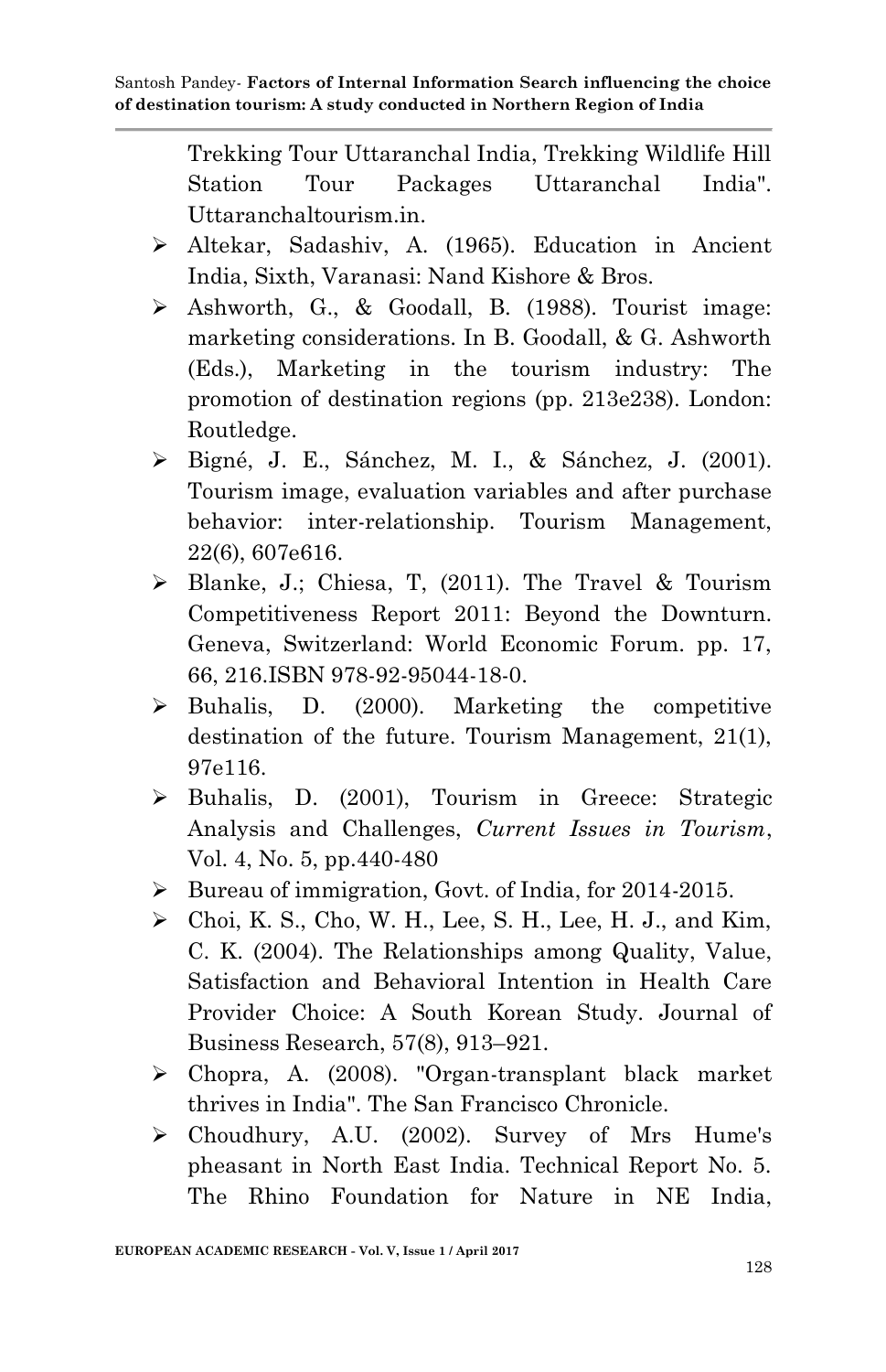Guwahati, India. 30pp. [Final report to the Oriental Bird Club, UK]

- Costa, J., and Ferrone, L. (1995), "Sociocultural Perspectives on Tourism Planning and evelopment", International Journal of Contemporary Hospitality Management, Vol. 7, No. 7, pp. 27-35.
- $\triangleright$  Cronin, J. J., and Taylor, S. A. (1992). Measuring Service Quality: A Reexamination and Extension.Journal of Marketing, 56(3), 55–68.
- Daniel, K., Tversky, A. (2000). Choice, Values, Frames. The Cambridge University Press, ISBN 0-521-62172-0.
- Das et al., (2007) Google news personalization: Scalable online collaborative filtering. Proceedings of the 16th International Conference on World Wide Web (WWW'07), 2007
- Hall, C. M., Butler, R. & 1998, "Tourism and recreation in rural areas: Myth and reality', in D. Hall & J. O"Hanlon (eds), *Rural Tourism Management: Sustainable Options*, pp. 97-108, Scottish Agricultural College, Ayr.
- $\triangleright$  Hall, M. C. (2000). Tourism planning, policies, processes and relationships. England: Prentice Hall.
- $\triangleright$  Hu, Y and Ritchie B J R (1993), "Measuring destination attractiveness: Acontextual approach," Journal of Travel Research, fall, 25-34.
- $\triangleright$  India: How does Travel & Tourism compare to other sectors?" World Travel and Tourism Council.
- $\triangleright$  Inskeep, E. (1991). Tourism planning, an integrated and sustainable development approach. New York: John Wiley & Sons.
- James Reason (1990). Human Error. Ashgate. ISBN 1- 84014-104-2.
- $\triangleright$  Kepner, Charles H.; Tregoe, Benjamin B. (1965). The Rational Manager: A Systematic Approach to Problem Solving and Decision-Making. McGraw-Hill.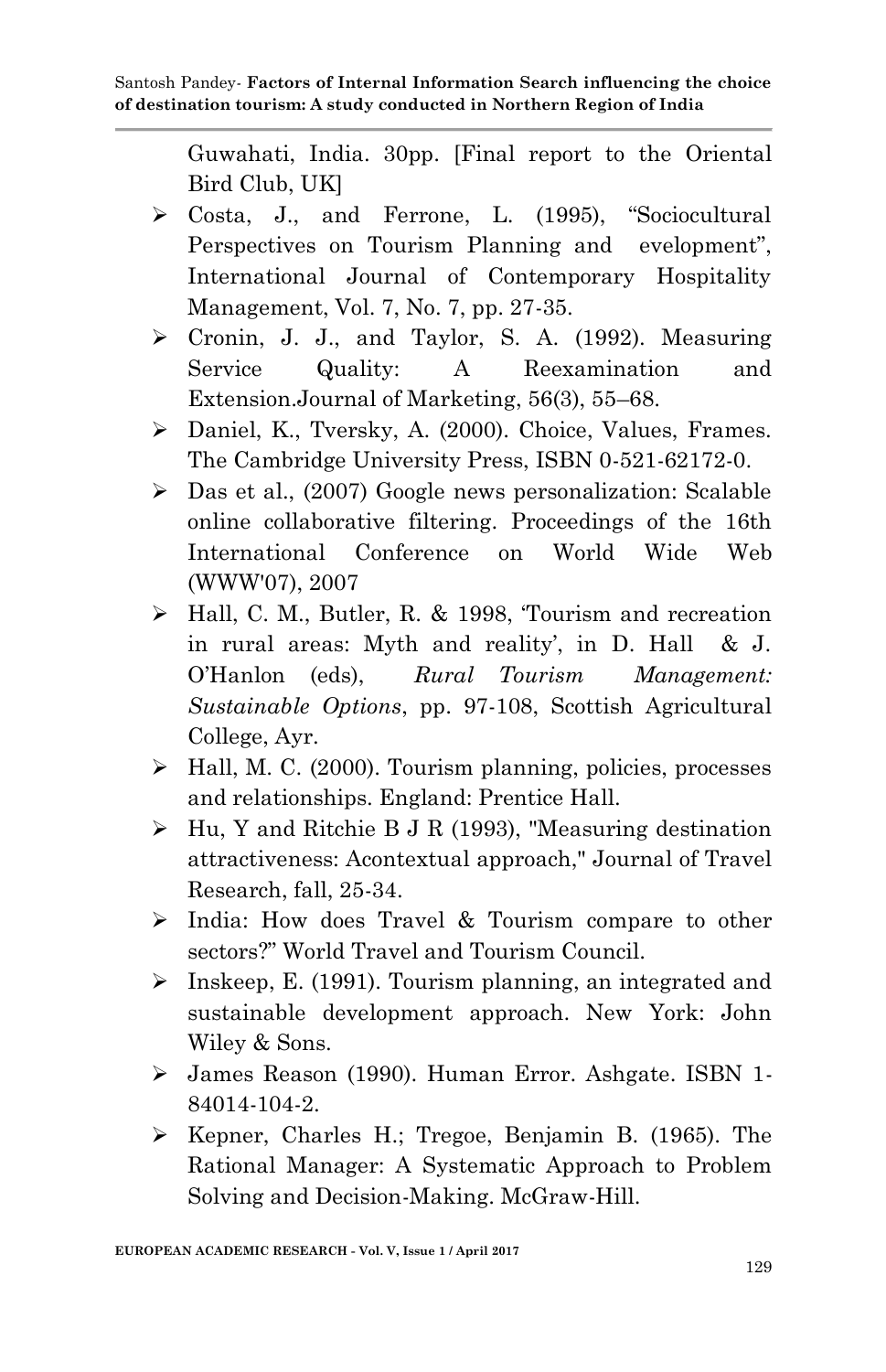- Ko, T. G. 2005, "Development of a tourism sustainability assessment procedure: A conceptual approach", *Tourism Management*, vol. 26, no. 3, pp. 431- 445.
- $\triangleright$  Kutty, Ambalika D., and Himanshu K. (2007) "Too much info!" Monash Business Review 3.3 Academic OneFile. Web. 3 Mar. 2013.
- Manente, M. (2009), Destination management and economic background: defining and monitoring local tourist destination, *Enzo Paci Papers on Measuring the Economic Significance of Tourism*, Vol. 6, pp. 363 -384.
- $\triangleright$  McIntosh R and Goeldner C (1990) Tourism: Principles, Practices, Philosophies (6th ed.), New York: John Wiley & Sons, Inc.
- $\triangleright$  Ministry of tourism, Govt. of India, for 2016
- Moutinho, L. (1987), Consumer behavior in tourism. European Journal of Marketing, 21, 2-44.
- Ritchie, J. R. B. & Crouch, G. I. 2003, "The competitive destination: A sustainability perspective', *Tourism Management*, vol. 21, no. 1, pp. 1-7.
- Ritchie, J.R.B. and Zins, M. (1978). Culture as determinant of the attractiveness of a tourism region. Annals of Tourism Research, 5 (2), 252-267.
- Ritchie, J.R.B. and Zins, M. (1978). Culture as determinant of the attractiveness of atourism region. Annuals of Tourism Research, 5 (2), 252-267.
- $\triangleright$  Ritchie, J.R.B., & Crouch, G. I. (2003), The competitive destination: A sustainable tourism perspective. Wallingford, UK: CABI Publishing.
- Rosenberg, L., Czepiel, J.A. (1984) Marketing Approach to Customer Retention. Journal of Consumer Marketing, 1 (2), 45–51.
- $\triangleright$  Ryan, C. 2005, 'Equity, management, power sharing and sustainability: Issues of the "new tourism", Tourism Management, vol. 23, no. 1, pp. 17-26.